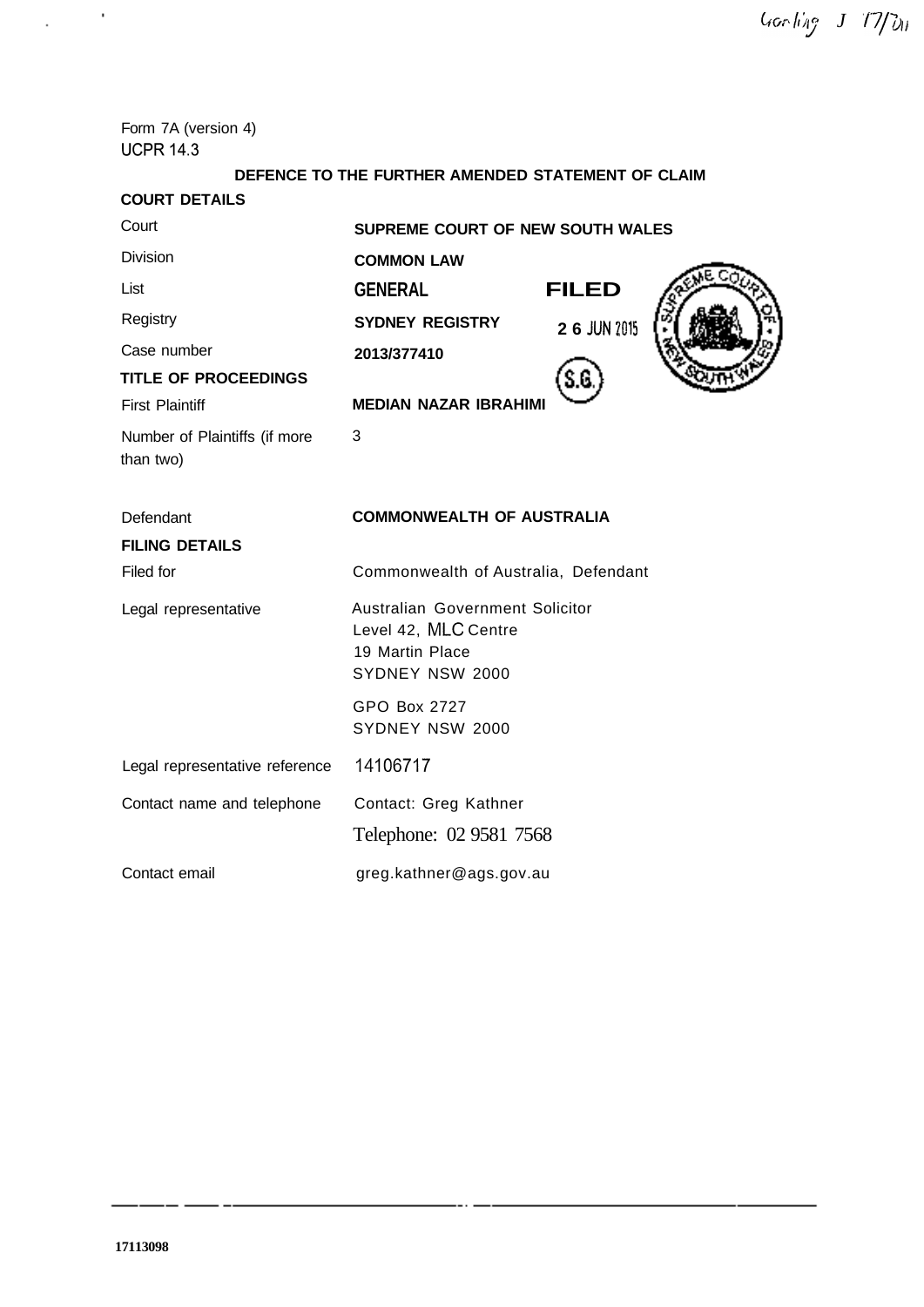## **PLEADINGS AND PARTICULARS**

The following defence is made by the Defendant in response to the Plaintiffs' Further Amended Statement of Claim **(Claim)** filed on 11 May 2015.

## **The Parties**

r.

- 1. The Defendant admits the matters alleged in paragraph 1 of the Claim.
- 2. The Defendant admits the matters alleged in paragraph 2 of the Claim.
- 3. In answer to the matters alleged in paragraph 3 of the Claim, the Defendant:
	- 3.1. says that the first plaintiff, Median Nazar Ibrahimi, was not a passenger of suspected illegal entry vessel 221 **(SIEV 221),** but is a relative of deceased passengers of SIEV 221;
	- 3.2. says that the second plaintiff, Hossein Shahvari, was a passenger of SIEV 221 and is a relative of deceased passengers of SIEV 221;
	- 3.3. says that the third plaintiff, Hadi Afshin Norozi, was a passenger of SIEV 221 and is a relative of deceased passengers of SIEV 221;
	- 3.4. does not know and cannot admit that the Plaintiffs and Represented Persons suffered the personal injury, loss and damage alleged;
	- 3.5. denies the Plaintiffs and Represented Persons suffered any personal injury, loss and damage as a result of the negligence and/or breach of statutory duty of the Defendant, and/or any forfeiture of SIEV 221 to the Defendant under s 261A of the Migration Act 1958 (Cth) **(Migration Act);** and
	- 3.6. otherwise does not admit the matters alleged in paragraph 3 of the Claim.

### **Representative Nature of the Proceeding**

- 4. In answer to the matters alleged in paragraph 4 of the Claim, the Defendant:
	- 4.1. admits the proceeding is brought by the Plaintiffs as a representative proceeding;
	- 4.2. denies that the proceeding is brought pursuant to rule 7.4 of the Uniform Civil Procedure Rules 2005 **(UCPRs);**
	- 4.3. says that rule 7.4 of the UCPRs was repealed by schedule 6, item 6.4 of the Courts and Crimes Legislation Further Amendment Act 2010 (NSW) from 3 March 2011 and has no application to the proceeding;
	- 4.4. admits that Part 10 of the Civil Procedure Act 2005 (NSW) applies to the proceeding; and
	- 4.5. otherwise does not admit the matters alleged in paragraph 4 of the Claim.
- 5. In answer to the matters alleged in paragraph 5 of the Claim, the Defendant:
	- 5.1. repeats and relies upon its answer to paragraph 3 of the Claim; and
	- 5.2. does not admit the matters alleged in paragraph 5 of the Claim.
- 6. In answer to the matters alleged in paragraph 6 of the Claim, the Defendant:
	- 6.1. in answer to the question at paragraph 6(a) of the Claim: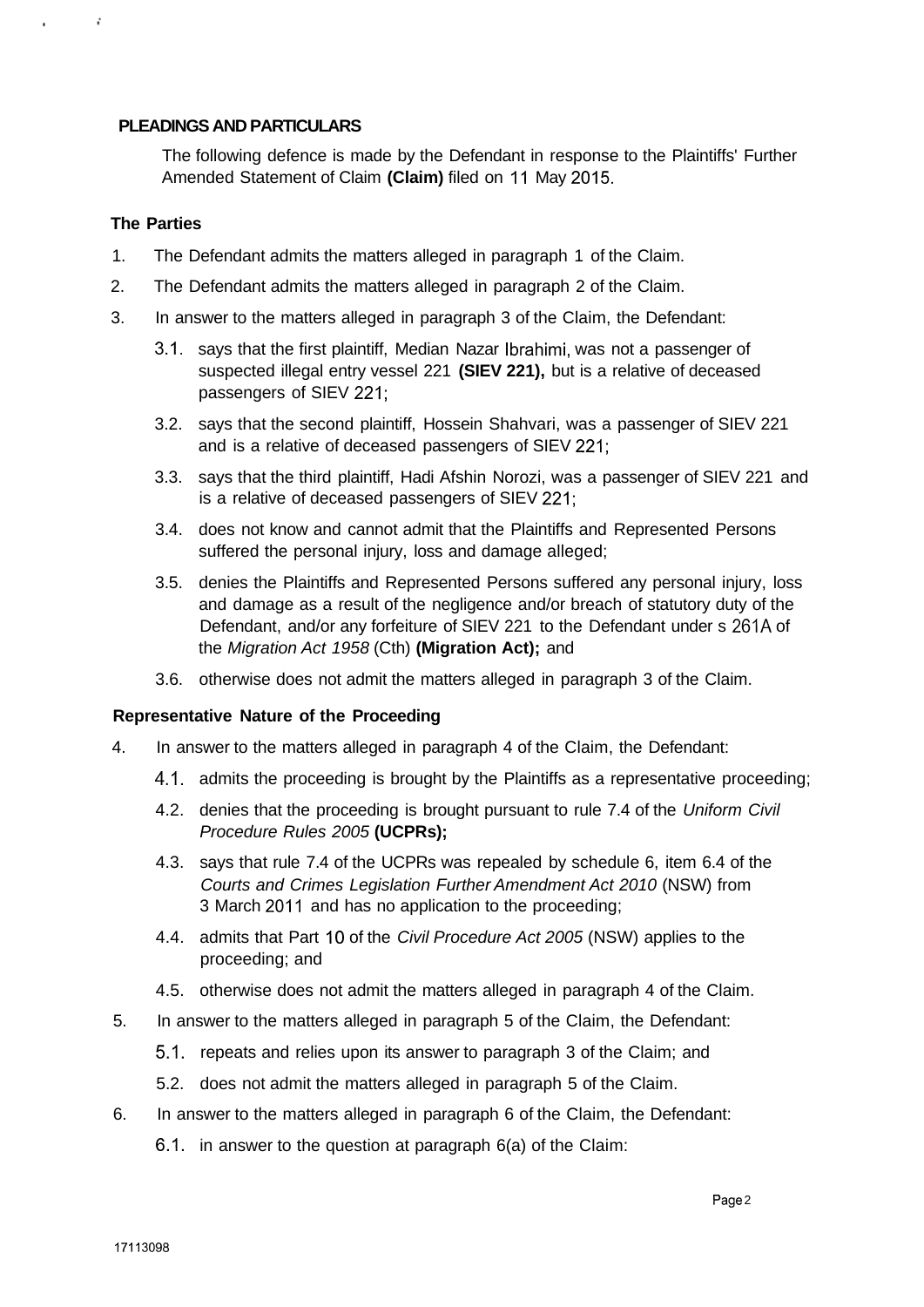- 6.1.1. says that the question in paragraph 6(a) is a common question of fact or law and
- 6.1.2. refers to the matters in paragraphs 20 to 26 of this Defence;
- 6.2. in answer to the question at paragraph 6(b) of the Claim:
	- 6.2.1. says that the question in paragraph 6(b) is a common question of fact or law; and
	- 6.2.2. says that the question in paragraph 6(b) should be answered in the negative;
- 6.3. in answer to the question at paragraph 6(c) of the Claim:
	- 6.3.1. says that the question in paragraph 6(c) is a common question of fact or law; and
	- 6.3.2. says that the question in paragraph 6(c) should be answered in the negative;
- 6.4. in answer to the question at paragraph 6(d) of the Claim:
	- 6.4.1. says that the question in paragraph 6(d) is a common question of fact or law; and
	- 6.4.2. says that the question in paragraph 6(d) should be answered in the negative;
- 6.5. in answer to the question at paragraph 6(e) of the Claim:
	- 6.5.1. says that the question in paragraph 6(e) is a common question of fact or law; and
	- 6.5.2. says that the question in paragraph 6(e) should be answered in the negative;
- 6.6. in answer to the question at paragraph 6(f) of the Claim:
	- 6.6.1. says that the question in paragraph 6(f) is a common question of fact or law; and
	- 6.6.2. refers to the matters in paragraphs 20 to 26 and 30 of this Defence;
- 6.7. in answer to the question at paragraph 6(g) of the Claim:
	- 6.7.1. says that the question in paragraph 6(g) is a common question of fact or law; and
	- 6.7.2. refers to the matters in paragraphs 31 and 32 of this Defence;
- 6.8. in answer to the question at paragraph 6(h) of the Claim:
	- 6.8.1. says that the question in paragraph 6(h) is a common question of fact or law; and
	- 6.8.2. refers to the matters in paragraphs 33 and 34 of this Defence;
- 6.9. in answer to the question at paragraph 6(i) of the Claim:
	- 6.9.1. refers to the matters in paragraph 39 of this Defence;
	- 6.9.2. says that the question in paragraph 6(i) does not arise; and

 $\mathbf{r}$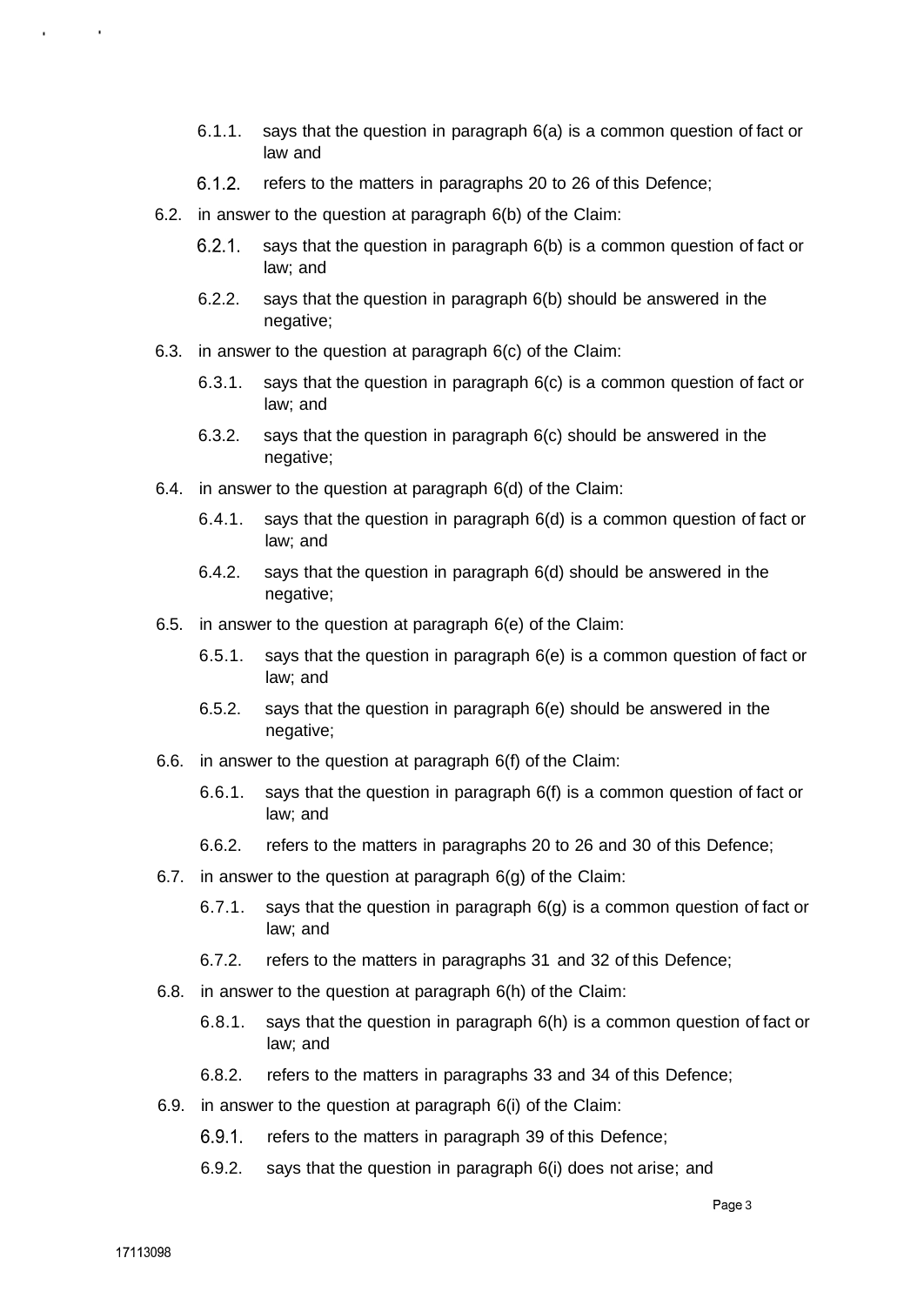- 6.9.3. in the alternative, says that if the question in paragraph 6(i) does arise, it should be answered in the negative:
- 6.10. in answer to the question at paragraph 6(j) of the Claim:
	- 6.10.1. refers to the matters in paragraph 49 of this Defence;
	- 6.10.2. says that the question in paragraph 6(j) does not arise; and
	- 6.10.3. in the alternative, says that if the question in paragraph 6(j) does arise, it should be answered in the negative;
- 6.11. in answer to the question at paragraph 6(k) of the Claim:
	- 6.11.1. refers to the matters in paragraphs 60 and 85 of this Defence;
	- 6.11.2. says that the question in paragraph 6(k) does not arise; and
	- 6.11.3. in the alternative, says that if the question in paragraph 6(k) does arise, it should be answered in the negative;
- 6.12. in answer to the question at paragraph 6(l) of the Claim:
	- 6.12.1. refers to the matters in paragraph 68 of this Defence;
	- 6.12.2. says that the question in paragraph 6(l) does not arise; and
	- 6.12.3. in the alternative, says that if the question in paragraph 6(l) does arise, it should be answered in the negative;
- 6.13. in answer to the question at paragraph 6(m) of the Claim:
	- 6.13.1. refers to the matters in paragraphs 72 to 79 of this Defence;
	- 6.13.2. says that the question in paragraph 6(m) does not arise; and
	- 6.13.3. in the alternative, says that if the question in paragraph 6(m) does arise, it should be answered in the negative;
- 6.14. in answer to the question at paragraph 6(n) of the Claim:
	- 6.14.1. refers to the matters in paragraphs 80 to 89 of this Defence;
	- 6.14.2. says that the question in paragraph 6(n) does not arise; and
	- 6.14.3. in the alternative, says that if the question in paragraph 6(n) does arise, it should be answered in the negative;
- 6.15. in answer to the question at paragraph 6(o) of the Claim:
	- 6.15.1. repeats and relies upon its answer to the question at paragraph 6(n) of the Claim;
	- 6.15.2. refers to the matters in paragraph 89 of this Defence;
	- 6.15.3. says that the question in paragraph 6(o) does not arise; and
	- 6.15.4. in the alternative, says that if the question in paragraph 6(o) does arise, it should be answered in the negative;
- 6.16. in answer to the question at paragraph 6(p) of the Claim:
	- 6.16.1. refers to the matters in paragraph 96 of this Defence;
	- 6.16.2. says that the question in paragraph 6(p) does not arise; and

 $\mathbf{r}$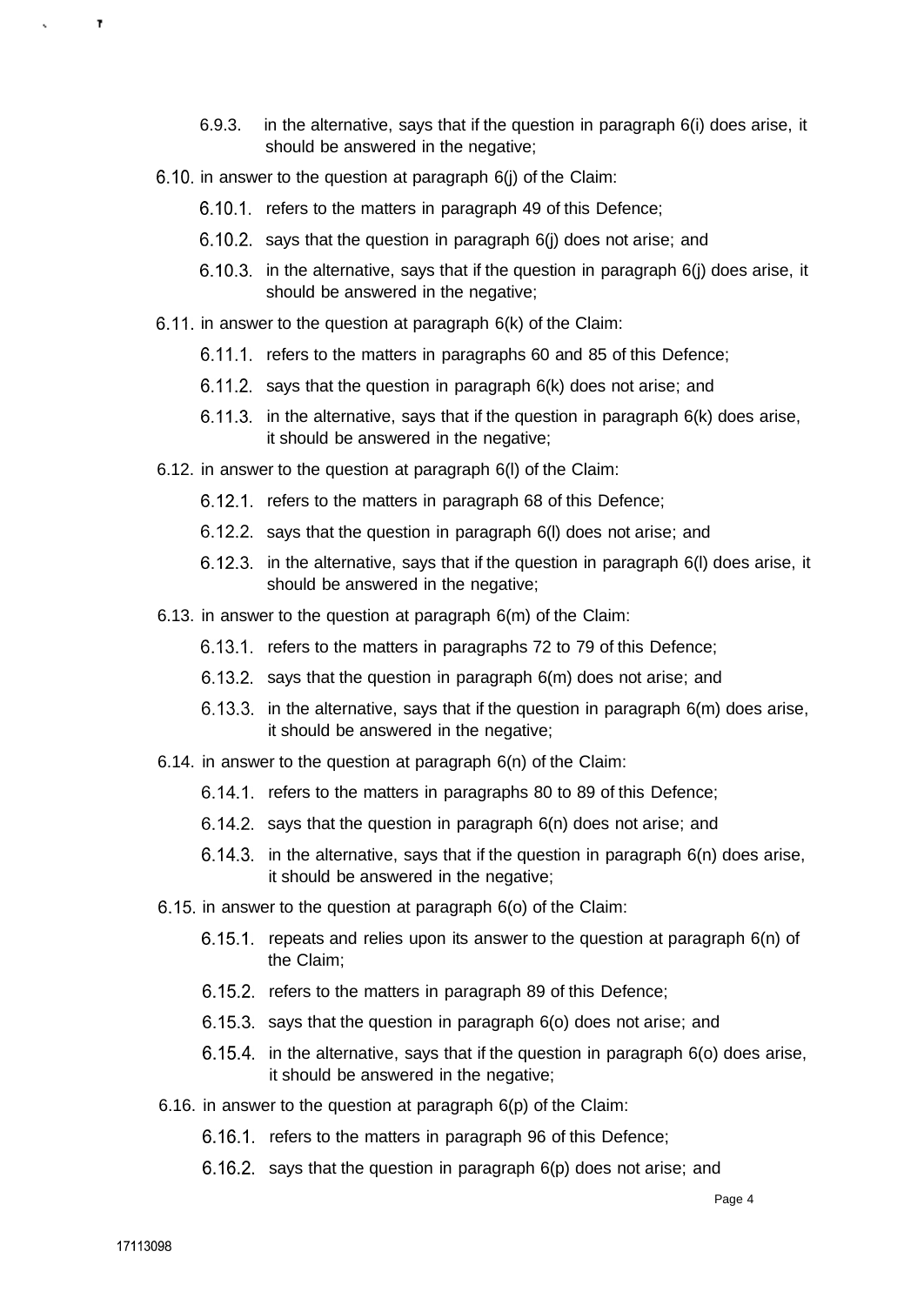- 6.16.3. in the alternative, says that if the question in paragraph 6(p) does arise, it should be answered in the negative;
- 6.17. in answer to the question at paragraph 6(q) of the Claim:
	- 6.17.1. repeats and relies upon its answer to the question at paragraph 6(p) of the Claim;
	- 6.17.2. refers to the matters in paragraphs 93 to 107 of this Defence;
	- 6.17.3. for those reasons, says that the question does not arise; and
	- 6.17.4. in the alternative, says that if the question in paragraph 6(q) does arise, it should be answered in the negative.

### **Applicable law**

 $\blacksquare$ 

- 7. The Defendant admits the matters alleged in paragraph 7 of the Claim.
- 8. In answer to the matters alleged in paragraph 8 of the Claim, the Defendant:
	- 8.1. says that on 15 December 2010, by s  $15B(2)(a)$  of the Acts Interpretation Act 1901 **(Al Act),** the provisions of an Act that were in force in an external Territory were to be taken to have effect in and in relation to the coastal sea of the Territory as if the coastal sea of the Territory were part of the Territory;
	- 8.2. says that on 15 December 2010, by s 15B(2)(b) of the Al Act, any reference in an Act to all or any of the external Territories was to be read as including a reference to the coastal sea of any Territory to which the reference related;
	- 8.3. says that on 15 December 2010, by s 15B(4)(b) of the Al Act, 'coastal sea' in relation to an external Territory meant:
		- 8.3.1. the territorial sea adjacent to the Territory; and
		- 8.3.2. the sea on the landward side of the territorial sea adjacent to the Territory and not within the limits of the Territory; and
		- 8.3.3. included the airspace over, and the sea-bed and subsoil beneath, any such sea;
	- 8.4. says that on 15 December 2010, by s 17(pd) of the Al Act, 'External Territory' meant a Territory, not being an internal Territory, for the government of which as a Territory provision is made by any Act;
	- 8.5. says that the Christmas Island Act 1958 (CI **Act)** made provision for the government of Christmas Island as a Territory;
	- 8.6. says that Christmas Island is an 'external Territory'; and
	- 8.7. otherwise does not admit the matters alleged in paragraph 8 of the Claim.
- 9. In answer to the matters alleged in paragraph 9 of the Claim, the Defendant:
	- 9.1. says that by Proclamation issued on 9 November 1990 under s 7 of the Seas and Submerged Lands Act 1973 (Cth) **(SSL Act),** the Governor-General of the Commonwealth of Australia declared that on and from 20 November 1990, the outer limit of the territorial sea of Australia (other than certain exceptions that do not apply to Christmas Island) is 12 international nautical miles measured from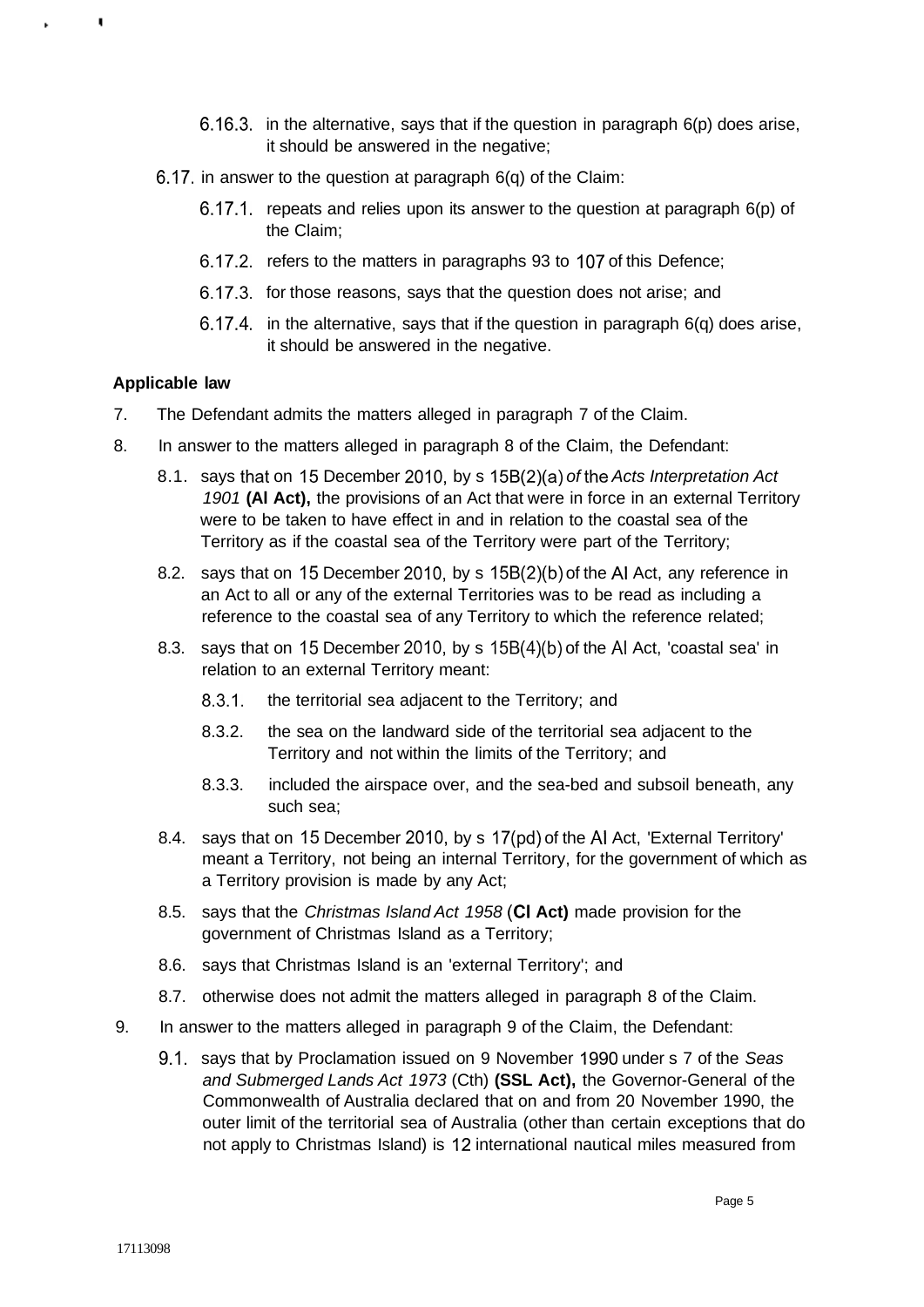the baseline established under international law or as otherwise determined by Proclamation under s 7 of the SSL Act from time to time;

- 9.2. says that by s 4 of the SSL Act, that Act extends to all the Territories, including Christmas Island; and
- 9.3. otherwise does not admit the matters alleged in paragraph 9 of the Claim.
- 10. In answer to the matters alleged in paragraph 10 of the Claim, the Defendant:
	- 10.1. says that by s 7 of the CI Act, the laws in force in Christmas Island from time to time on or after 1 July 1992 are:
		- 10.1.1. Acts as in force from time to time in or in relation to Christmas Island on and after 1 July 1992;
		- 10.1.2. Ordinances made on or after 1 July 1992 as in force from time to time;
		- 10.1.3. laws in force in Christmas Island in accordance with s 8 of the CI Act; and
		- 10.1.4. Western Australian laws as in force in Christmas Island in accordance with s 8A of the CI Act;
	- 10.2. says that by s 8A(1) of the CI Act, subject to ss 8A and s 8G and Part IVA of the CI Act, the 'provisions of the law of Western Australia' (as that term is defined in s 8A of the CI Act) (whether made before or after the commencement of s 8A of the CI Act) as in force in Western Australia from time to time are in force in Christmas Island; and
	- 10.3. otherwise does not admit the matters alleged in paragraph 10 of the Claim.
- 11. In answer to the matters alleged in paragraph 11 of the Claim, the Defendant:
	- 11.1. admits that some of the alleged acts or omissions of the Defendant occurred at Christmas Island;
	- 11.2. says that some of the alleged acts or omissions of the Defendant occurred in the territorial sea of Australia;
	- 11.3. denies that some of the alleged acts or omissions of the Defendant occurred in the territorial waters of Christmas Island;
	- 11.4. denies that any of the alleged acts or omissions of the Defendant were negligent; and
	- 11.5. otherwise does not admit the matters alleged in paragraph 11 of the Claim.
- 12. In answer to the matters alleged in paragraph 12 of the Claim, the Defendant:
	- 12.1. says that the applicable law, so far as it is applicable and not inconsistent with the Constitution and the laws of the Commonwealth, is to be found in:
		- 12.1.1. the laws of the Commonwealth; and
		- 12.1.2. the common law in Australia as modified by the Constitution and by the statute law in force in the State or Territory in which the Court in which the jurisdiction is exercised is held;
	- 12.2. says that insofar as the alleged acts or omissions of the Defendant in the Claim occurred at Christmas Island or in the territorial seas of Australia, the laws of the

Ł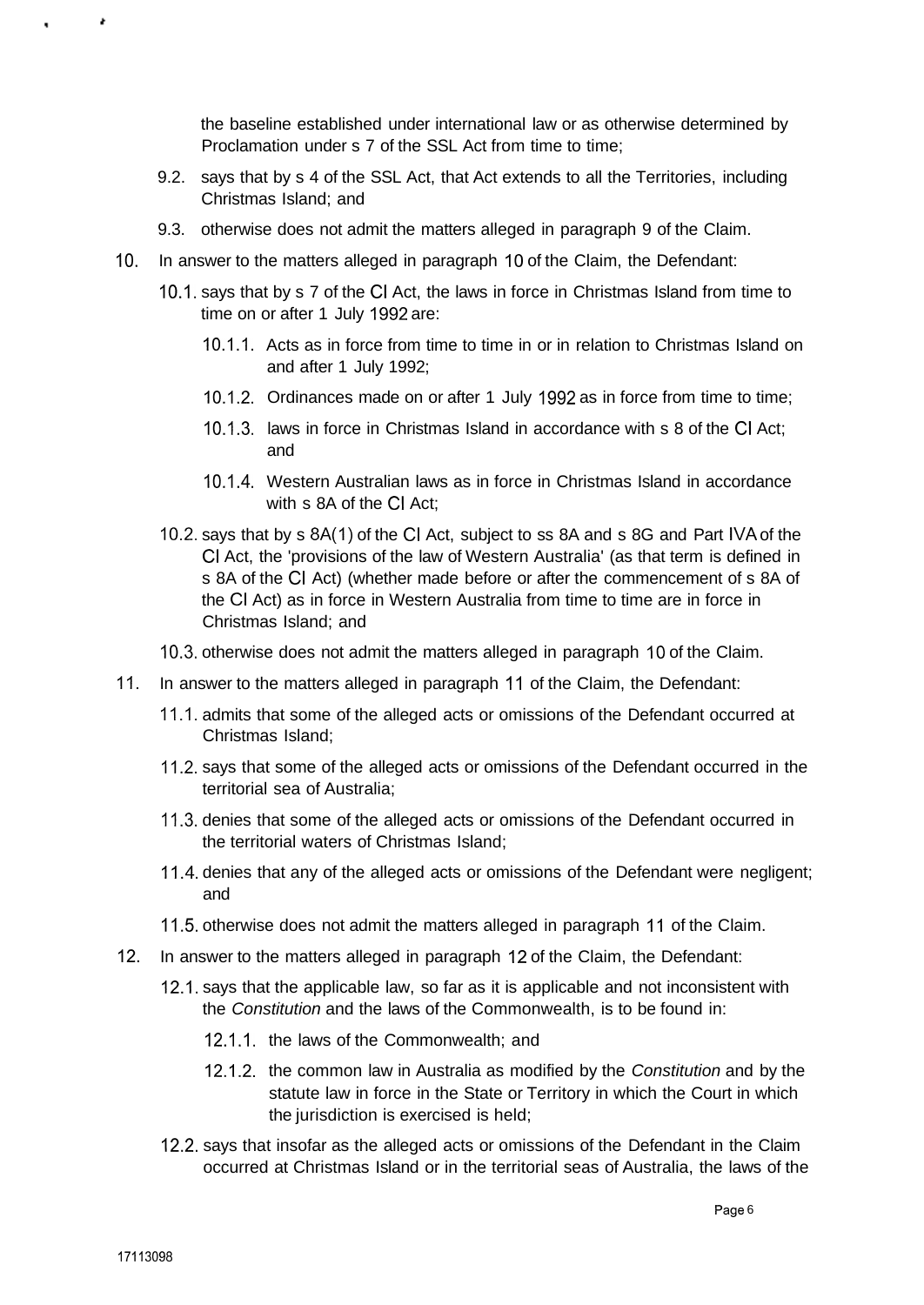Commonwealth applicable include the CI Act and the laws made applicable by the CI Act, referred to in paragraph 10 above; and

12.3. otherwise does not admit the matters alleged in paragraph 12 of the Claim.

## **The Relevant Powers and Functions of the Defendant**

r

- 13. In answer to the matters alleged in paragraph 13 of the Claim, the Defendant:
	- 13.1. in answer to the matters alleged in paragraph 13(a) of the Claim:
		- 13.1.1. says that as at September to December 2010, the Minister for Immigration and Citizenship administered the Migration Act;
		- 13.1.2. says that at that time, the matters dealt with by the Department of Immigration and Citizenship **(DIAC)** included matters arising under the Migration Act, including entry, stay and departure arrangements for non-citizens;
		- 13.1.3. says DIAC was a Department of State of the Defendant;
		- 13.1.4. says that the Migration Act applied at Christmas Island and in its territorial seas;
		- 13.1.5. denies that the Defendant had the care and responsibility for ensuring compliance with the Migration Act; and
		- 13.1.6. otherwise denies the matters alleged in paragraph 13(a) of the Claim;
	- 13.2. in answer to the matters alleged in paragraph 13(b) of the Claim:
		- 13.2.1. says that the preamble to the SSL Act relevantly provided to the effect that Australia as a coastal state has the right under international law to exercise control within a contiguous zone to:
			- (a) prevent infringements of customs, fiscal, immigration or sanitary laws within Australia or the territorial sea of Australia;
			- (b) to punish infringements of those laws ...;
		- 13.2.2. says that as at September to December 2010, the Attorney-General of the Defendant administered the SSL Act; and
		- 13.2.3. otherwise denies the matters alleged in paragraph 13(b) of the Claim;
	- 13.3. in answer to the matters alleged in paragraph 13(c) of the Claim:
		- 13.3.1. says that the Australian Government has responsibility for the lawful and orderly entry of people into Australia, along with ensuring that only those foreign nationals who are appropriately authorised are allowed to stay; and
		- 13.3.2. otherwise denies the matters alleged in paragraph 13(c) of the Claim;
	- 13.4. in answer to the matters alleged in paragraph 13(d) of the Claim:
		- 13.4.1. repeats and relies upon its answer to paragraph 13(c) of the Claim;
		- 13.4.2. says that interception, apprehension and processing of unauthorised maritime arrivals was within the Defendant's powers; and
		- 13.4.3. otherwise denies the matters alleged in paragraph 13(d) of the Claim.
- 14. In answer to the matters alleged in paragraph 14 of the Claim, the Defendant: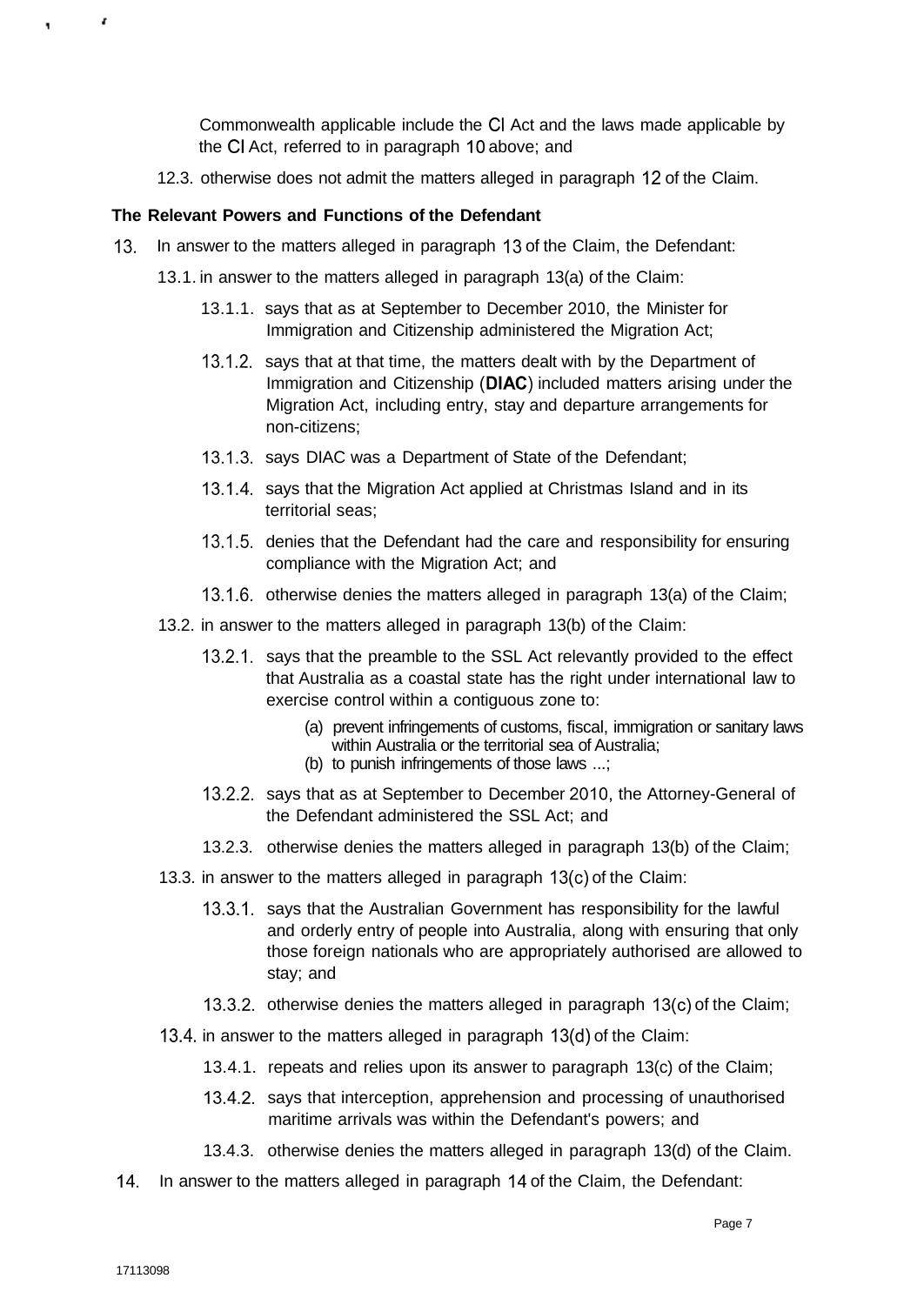- 14.1. in answer to the matters alleged in paragraph 14(a) of the Claim:
	- 14.1.1. says that by s 61 of the Constitution, the executive power of the Commonwealth is vested in the Queen and is exercisable by the Governor-General as the Queen's representative, and extends to the execution and maintenance of the Constitution and of the laws of the Commonwealth; and
	- 14.1.2. otherwise denies the matters alleged in paragraph 14(a) of the Claim;
- 14.2. in answer to the matters alleged in paragraph 14(b) of the Claim:
	- 14.2.1. says that by s 42(1) of the Migration Act, a non-citizen must not (subject to ss 42(2), (2A) and (3) of the Migration Act) travel to Australia without a visa that is in effect;
	- 14.2.2. says that by s 229(1) of the Migration Act, the master, owner, agent, charterer and operator of a vessel on which a non-citizen is brought into Australia on or after 1 November 1979 are each guilty of an offence if the non-citizen, when entering Australia, is not in possession of evidence of a visa that is in effect and that permits him or her to travel to and enter Australia (amongst other things);
	- 14.2.3. says that by s 233A of the Migration Act, a person commits the offence of people smuggling if the person organises or facilitates the bringing or coming to Australia, or the entry or proposed entry into Australia, of another person and the second person is a non-citizen and the second person had, or has, no lawful right to come to Australia;
	- 14.2.4. repeats and relies upon its answers to paragraphs 14(c) and 14(d) of the Claim; and
	- 14.2.5. otherwise denies the matters alleged in paragraph 14(b) of the Claim;
- 14.3. in answer to the matters alleged in paragraph 14(c) of the Claim:
	- 14.3.1. says that by s 245B(1) of the Migration Act, the commander of a Commonwealth ship or a Commonwealth aircraft may request the master of a ship to permit the commander, a member of the commander's crew or an officer, to board the master's ship in certain circumstances;
	- 14.3.2. says that by s 245C(1) of the Migration Act, to enable the boarding of a foreign ship whose master has not complied with a request to board under s 245B (other than s 245B(7)), the commander of a Commonwealth ship or Commonwealth aircraft may use it to chase, or continue the chase of, the foreign ship to any place outside the territorial sea of a foreign country;
	- 14.3.3. says that by s 245F, an officer (as defined in s 245F(18)) may board and search a ship in certain circumstances;
	- 14.3.4. says that by s 245F of the Migration Act, an officer (as defined in s 245F(18)) may require all persons found on a ship to answer questions and produce any documents in their possession relating to certain issues in certain circumstances;

 $\mathbf{I}$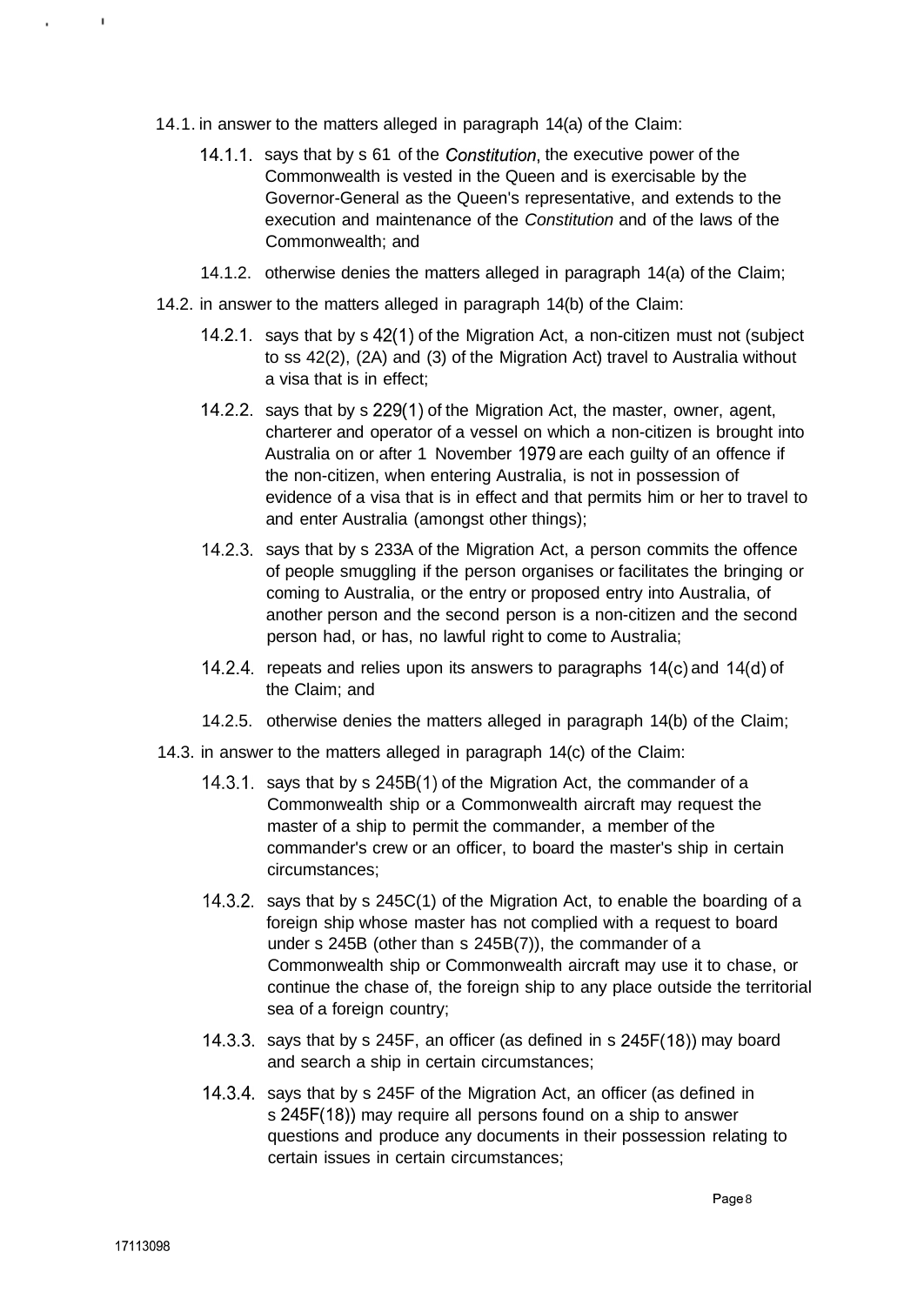- 14.3.5. says that by s 245G(2) of the Migration Act, an officer (as defined in s 245G(7)) may board a ship in limited circumstances where the ship is outside the outer edge of the contiguous zone of Australia and outside the territorial sea of any country including Australia (s 245G(1));
- 14.3.6. says that s 249 of the Migration Act does not relate to the interception, boarding or searching of a ship or its passengers, but relates to certain persons being prevented from entering or landing;
- 14.3.7. says that s 251 of the Migration Act permits an officer at any time to board and search a vessel if s 245F does not apply to the vessel and the officer reasonably suspects there is on board the vessel an unlawful non-citizen or a person seeking to enter the migration zone (as defined in the Migration Act) who would, if in the migration zone, be an unlawful non-citizen; and
- 14.3.8. otherwise denies the matters alleged in paragraph 14(c) of the Claim;
- 14.4. in answer to the matters alleged in paragraph 14(d):
	- 14.4.1. says that under s 189(3) of the Migration Act, as at 15 December 2010, an officer (as defined in s 5(1) of the Migration Act) was permitted to detain a person who was in an excised offshore place if the officer knew or reasonably suspected that the person was an unlawful non-citizen;
	- 14.4.2. says that under s 250 of the Migration Act, as at 15 December 2010, an officer had a suspicion for the purposes of s 189 of the Migration Act about a person if, but not only if, the person is a suspect, within the meaning of s 250(1) of the Migration Act;
	- 14.4.3. says that as at 15 December 2010, a non-citizen detained because of s 250(2) may be kept in immigration detention for the period in s 250(3) of the Migration Act; and
	- 14.4.4. otherwise denies the matters alleged in paragraph 14(d) of the Claim.

## **The Exercise of the Defendant's Powers and Functions through Agencies**

- 15. In answer to the matters alleged in paragraph 15 of the Claim, the Defendant:
	- 15.1. says that as at 2010, Border Protection Command **(BPC)** was a joint multi-agency taskforce of the Defendant, based within the Australian Customs and Border Protection Service **(ACBPS),** and primarily staffed by officers from the ACBPS, the Department of Defence, the Australian Fisheries Management Authority and the Department of Agriculture;
	- 15.2. says that as at 2010, BPC was responsible for coordinating and controlling operations to protect Australia's national interests against 8 maritime threats in Australian's maritime jurisdiction, being:
		- 15.2.1. illegal exploitation of natural resources;
		- 15.2.2. illegal activity in protected areas;
		- 15.2.3. irregular maritime arrivals;
		- 15.2.4. prohibited imports/exports;
		- 15.2.5. maritime terrorism;

ł.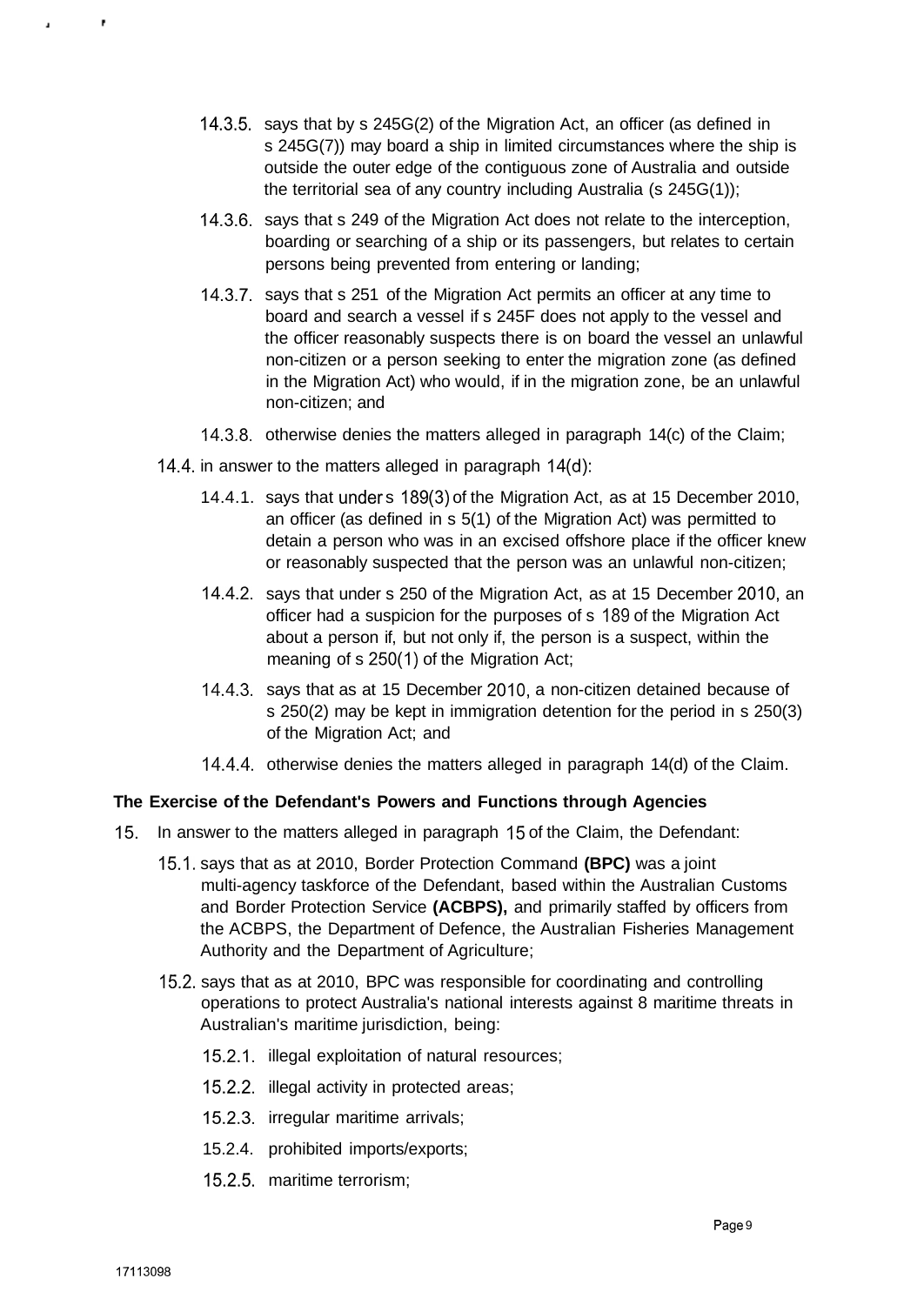- 15.2.6. piracy, robbery and violence at sea;
- 15.2.7. compromise to biosecurity;
- 15.2.8. marine pollution; and
- 15.3. otherwise denies the matters alleged in paragraph 15 of the Claim.
- 16. In answer to the matters alleged in paragraph 16 of the Claim, the Defendant:
	- 16.1. in answer to the matters alleged in paragraph 16(a) of the Claim:
		- 16.1.1. says that BPC was accountable, through the CEO ACBPS and the Chief of the Defence Force, to the Minister for Home Affairs and the Minister for Defence; and
		- 16.1.2. says that the Commander of BPC, a Royal Australian Navy officer, managed and controlled the operations of BPC;
	- 16.2. in answer to the matters alleged in paragraph 16(b) of the Claim:
		- 16.2.1. says that BPC used response assets assigned from the Australian Defence Force **(ADF)** and the ACBPS, including ACBPS contracted aircraft, Royal Australian Air Force maritime patrol aircraft, ACBPS vessels and Royal Australian Navy patrol boats;
		- 16.2.2. repeats and relies upon its answer to the matters alleged in paragraph 15 of the Claim;
		- 16.2.3. says that by s 8 of the Defence Act 1903 (Cth) **(Defence Act),** the Minister for Defence has the general control and administration of the ADF;
		- 16.2.4. says that by s 9(2) of the Defence Act, and subject to s 8, the Chief of the Defence Force commands the ADF;
		- 16.2.5. says that by s 9A of the Defence Act, and subject to s 8, the Secretary of the Department of Defence and the Chief of the Defence Force jointly have the administration of the ADF except with respect to the matters specified in ss 9A(a) and (b);
		- 16.2.6. says the Australian Federal Police **(AFP)** was a portfolio agency of the Attorney-General's Department;
		- 16.2.7. denies the Defendant provided assets of, and assigned employees of, the AFP for use by BPC in its operations;
		- 16.2.8. says the ACBPS was a portfolio agency of the Attorney-General's Department;
		- 16.2.9. says the People Smuggling Intelligence Analysis Team was a team of people within the ACBPS; and
	- 16.3. otherwise denies the matters alleged in paragraph 16 of the Claim.
- 17. In answer to the matters alleged in paragraph 17 of the Claim, the Defendant:
	- 17.1. says that the Australian Maritime Security Operations Centre **(AMSOC)** is located within BPC Headquarters;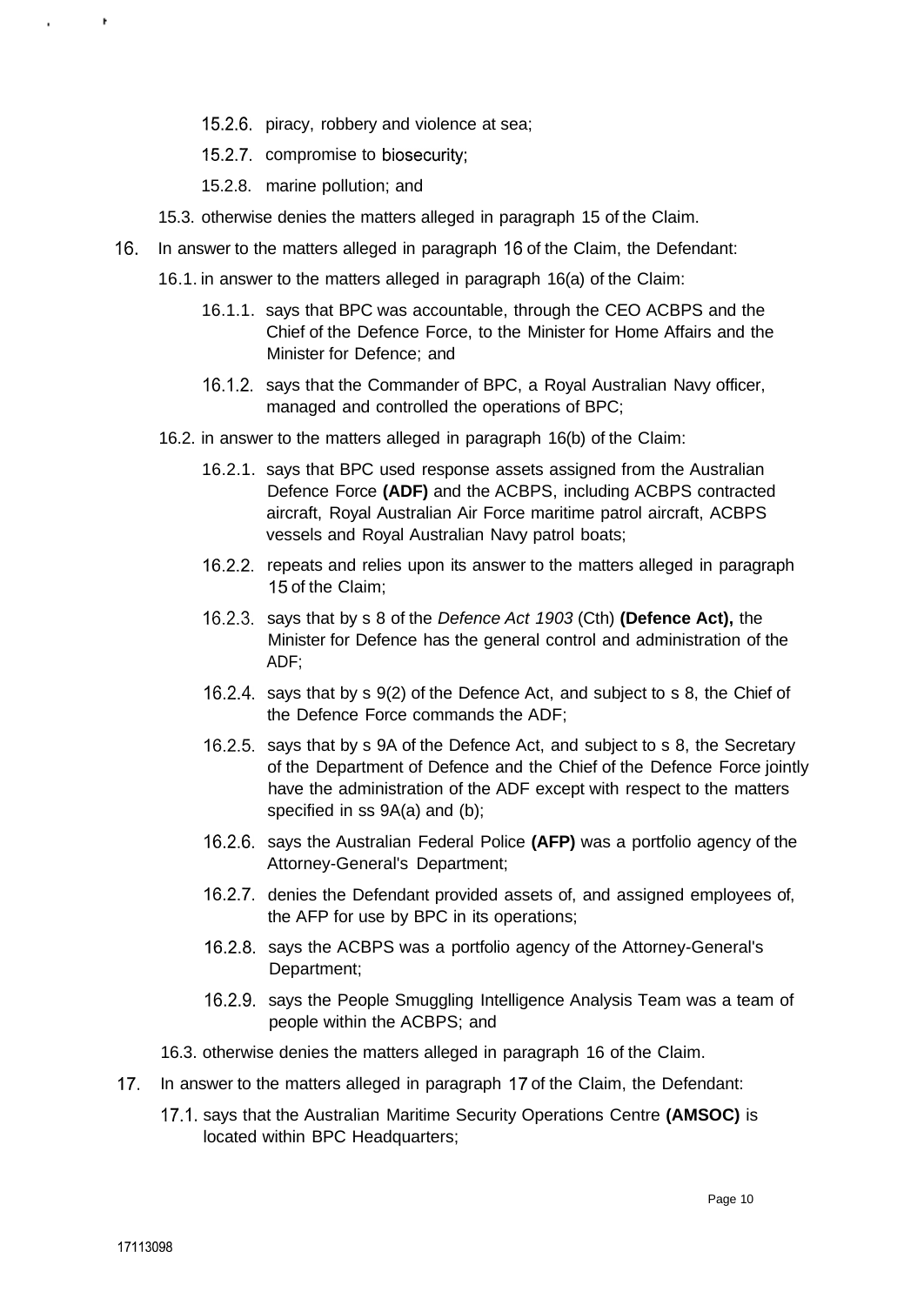- 17.2. says that AMSOC coordinates the planning and delivery of current operational activity for all ACBPS assets assigned to BPC, including deploying aerial surveillance and surface response assets, in collaboration with Headquarters Joint Task Force 639 **(HQJTF639),** to respond to maritime security threats; and
- 17.3. otherwise denies the matters alleged in paragraph 17 of the Claim.
- 18. In answer to the matters alleged in paragraph 18 of the Claim, the Defendant:
	- 18.1. says that BPC's role was to detect, deter and intercept illegal activity in the maritime domain and to coordinate and control operations to protect Australia's interests against the 8 maritime threats pleaded in paragraph 15 of this Defence;
	- 18.2. says that, in accordance with Australia's domestic and international obligations, the master of a vessel assigned to BPC may assist persons on or from a ship believed to be in distress;
	- 18.3. says that the Defendant's assets, including BPC assets, may respond as circumstances permit to persons on or from a ship who are believed to be in distress; and
	- 18.4. otherwise denies the matters alleged in paragraph 18 of the Claim.
- 19. In answer to the matters alleged in paragraph 19 of the Claim, the Defendant:
	- 19.1. admits it is liable for any civil liability established against it in this proceeding;
	- 19.2. admits it is liable for any civil liability established by reason of any acts or omissions of the entities named in paragraph 19(a) of the Claim;
	- 19.3. says the correct name for the "Ministry for Justice and Customs" was the Ministry for Home Affairs and Justice;
	- 19.4. says that no acts or omissions giving rise to any liability of any employee, officer or agent of the Defendant are alleged in the Claim; and
	- 19.5. otherwise denies the matters alleged in paragraph 19 of the Claim.

#### **BPC's Operation to intercept SIEVs to the North of Christmas Island**

- 20. In answer to the matters alleged in paragraph 20 of the Claim and the accompanying table, the Defendant:
	- 20.1. says that SIEV number 123 (referred to in row 11 of the table) was intercepted approximately 1nm from Flying Fish Cove jetty;
	- 20.2. says the SIEV described as SIEV number 129 (referred to in row 16 of the table) was SIEV number 152;
	- 20.3. says that SIEV number 211 (referred to in row 48 of the table) was intercepted approximately 4nm N of Rocky Point;
	- 20.4. cannot plead to whether the SIEVs were intercepted under any response status, as no response statuses are pleaded in the table; and
	- 20.5. otherwise admits the matters alleged in paragraph 20 of the Claim and the accompanying table.
- 21. In answer to the matters alleged in paragraph 21 of the Claim, the Defendant:
	- 21.1. does not admit the matters alleged in paragraph 21(a) of the Claim;

Ł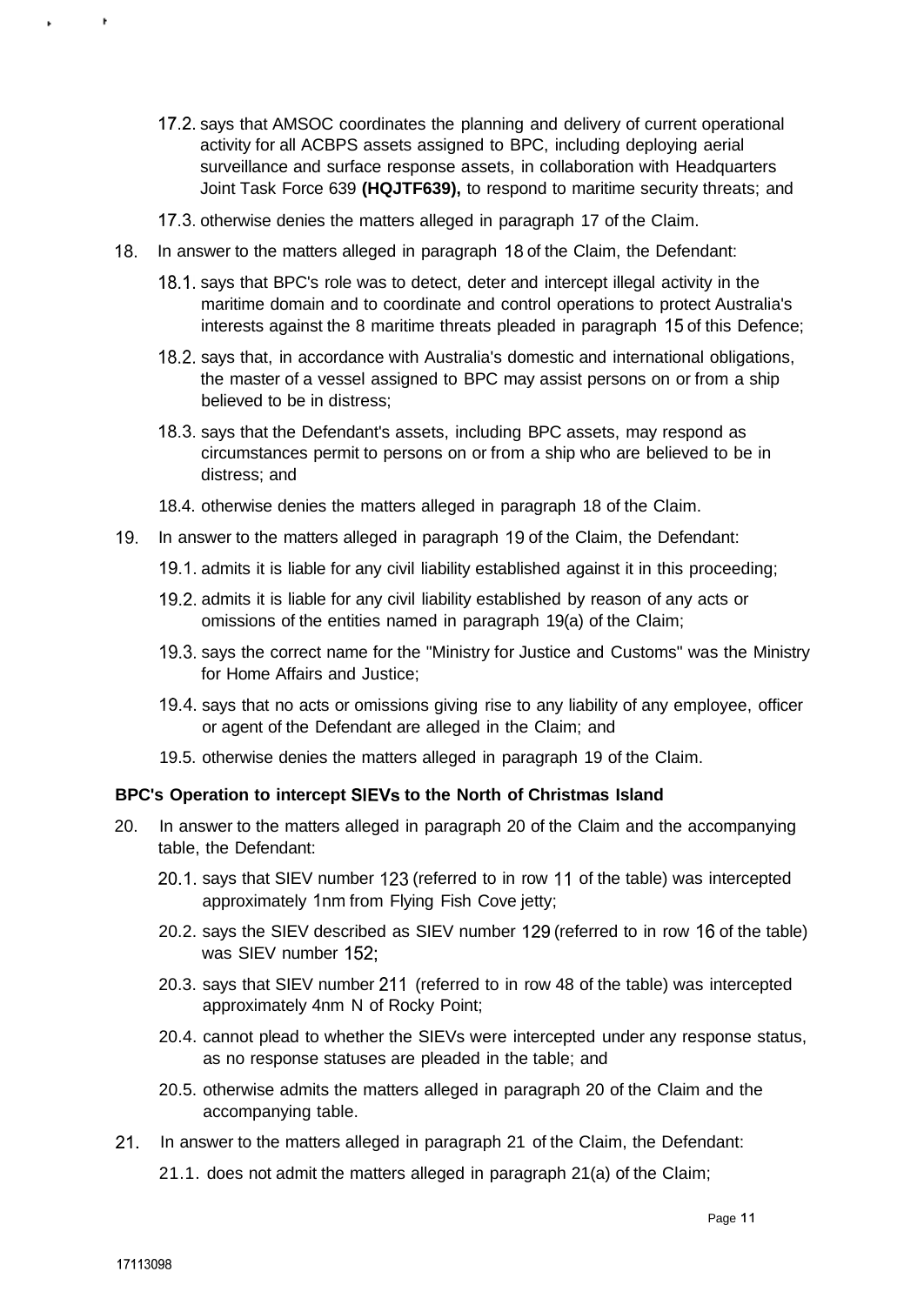- 21.2. does not admit the matters alleged in paragraph 21(b) of the Claim;
- 21.3. in answer to the matters alleged in paragraph 21(c) of the Claim:
	- 21.3.1. says that passengers on board SIEVs were exposed to danger to their health and safety whilst on board a SIEV;
	- 21.3.2. says the danger arose from the passengers' decisions to board a SIEV, their actions and omissions, the actions and omissions of the master and crew of a SIEV, the condition of a SIEV and the prevailing weather conditions; and
	- 21.3.3. otherwise does not admit the matters alleged in paragraph 21(c) of the Claim;
- 21.4. does not admit the matters alleged in paragraph 21 (d) of the Claim;
- 21.5. does not admit the matters alleged in paragraph 21(e) of the Claim;
- 21.6. in answer to the matters alleged in paragraph 21(f) of the Claim:
	- 21.6.1. says that Christmas Island had port facilities at Flying Fish Cove and a boat ramp at Ethel Beach;
	- 21.6.2. says that the port at Flying Fish Cove was exposed to open ocean from the west through to the north east;
	- 21.6.3. says that the port at Flying Fish Cove was exposed to significant winds and swells during the annual monsoon season from November to April and port closures are common during that period; and
	- 21.6.4. otherwise does not admit the matters alleged in paragraph 21 (f) of the Claim;
- 21.7. in answer to the matters alleged in paragraph 21(g) of the Claim:
	- 21.7.1. says that Christmas Island is a rocky outcrop and has steep, rocky cliffs along much of its coast that rise abruptly to the central plateau; and
	- 21.7.2. otherwise does not admit the matters alleged in paragraph 21 (g) of the Claim;
- 21.8. does not admit the matters alleged in paragraph 21(h) of the Claim;
- 21.9. does not admit the matters alleged in paragraph 21 (i) of the Claim;
- 21.10. does not admit the matters alleged in paragraph 21 (j) of the Claim; and
- 21.11. does not admit the matters alleged in paragraph 21(k)of the Claim.
- 22. In answer to the matters alleged in paragraph 22 of the Claim, the Defendant:
	- 22.1. denies the matters alleged in paragraph 22(a) of the Claim;
	- 22.2. in answer to the matters alleged in paragraph 22(b) of the Claim:
		- 22.2.1. says that at the time of the arrival of SIEV 221, the Defence asset assigned to BPC and tasked as the Christmas Island Response Vessel **(CIRV)** was HMAS Pirie;

 $\cdot$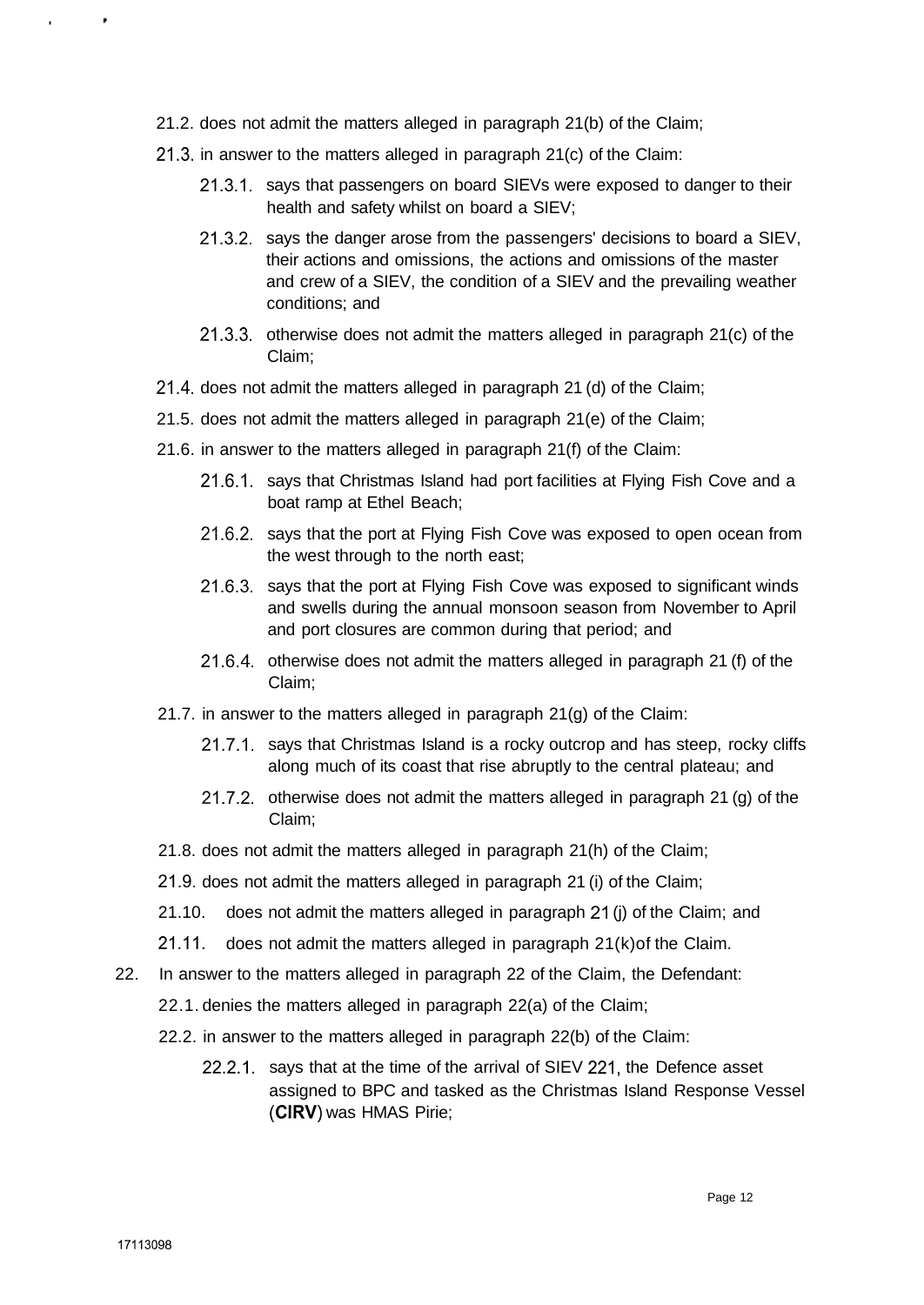- 22.2.2. says that as the CIRV, HMAS Pirie's mission was to intercept illegal and/or irregular vessels prior to their achieving a landing on Australian Territory; and
- 22.2.3. otherwise does not admit the matters alleged in paragraph 22(b) of the Claim;
- 22.3. in answer to the matters alleged in paragraph 22(c) of the Claim:
	- 22.3.1. says that at the time of the arrival of SIEV 221, the ACBPS asset assigned to BPC was ACV Triton;
	- 22.3.2. says that ACV Triton was a ship chartered by ACBPS;
	- 22.3.3. says that as an asset assigned to BPC, the ACV Triton could be tasked to respond to any of the 8 threats in the maritime domain (referred to in paragraph 15(b) above); and
	- 22.3.4. otherwise does not admit the matters alleged in paragraph 22(c) of the Claim.
- 22.4. in answer to the matters alleged in paragraph 22(d) of the Claim:
	- 22.4.1. says that BPC conducted aerial surveillance of the northern approaches to Christmas Island during 2010 as and when required; and
	- 22.4.2. denies the matters alleged in paragraph 22(d) of the Claim.
- 23. In answer to the matters alleged in paragraph 23 of the Claim, the Defendant:
	- 23.1. says that during the period September 2010 to December 2010, the CIRV's patrol posture was the NW and NE quadrants of Flying Fish Cove; and
	- 23.2. otherwise denies the matters alleged in paragraph 23 of the Claim.
- 24. In answer to the matters alleged in paragraph 24 of the Claim, the Defendant:
	- 24.1. denies that the Sea Eye or the Colin Winchester was maintained by the Defendant at Christmas Island between September 2010 and December 2010 for the purpose of assisting BPC in the interception of SIEVs and the potential search and rescue of unseaworthy SIEVs approaching Christmas Island;
	- 24.2. denies that the Sea Eye was a vessel operated by the AFP on behalf of BPC;
	- 24.3. says that it agreed to provide a vessel, the Sea Eye, for use and operation by the Christmas Island Volunteer Marine Rescue Service **(VMRS)** for its (the VMRS's) maritime search and rescue operations around Christmas Island;
	- 24.4. denies that it maintained, or was responsible for maintaining, the Sea Eye between September and December 2010;
	- 24.5. denies that the Colin Winchester was provided by BPC to the VMRS and operated by the VMRS predominately through funding provided by BPC;
	- 24.6. says that the Colin Winchester was procured and operated by the AFP;
	- 24.7. says that the purpose of the Colin Winchester was use as an AFP patrol vessel;
	- 24.8. says that the VMRS was an organisation comprised of Christmas Island residents;
	- 24.9. denies that the VMRS was sponsored by the AFP;

k is a fill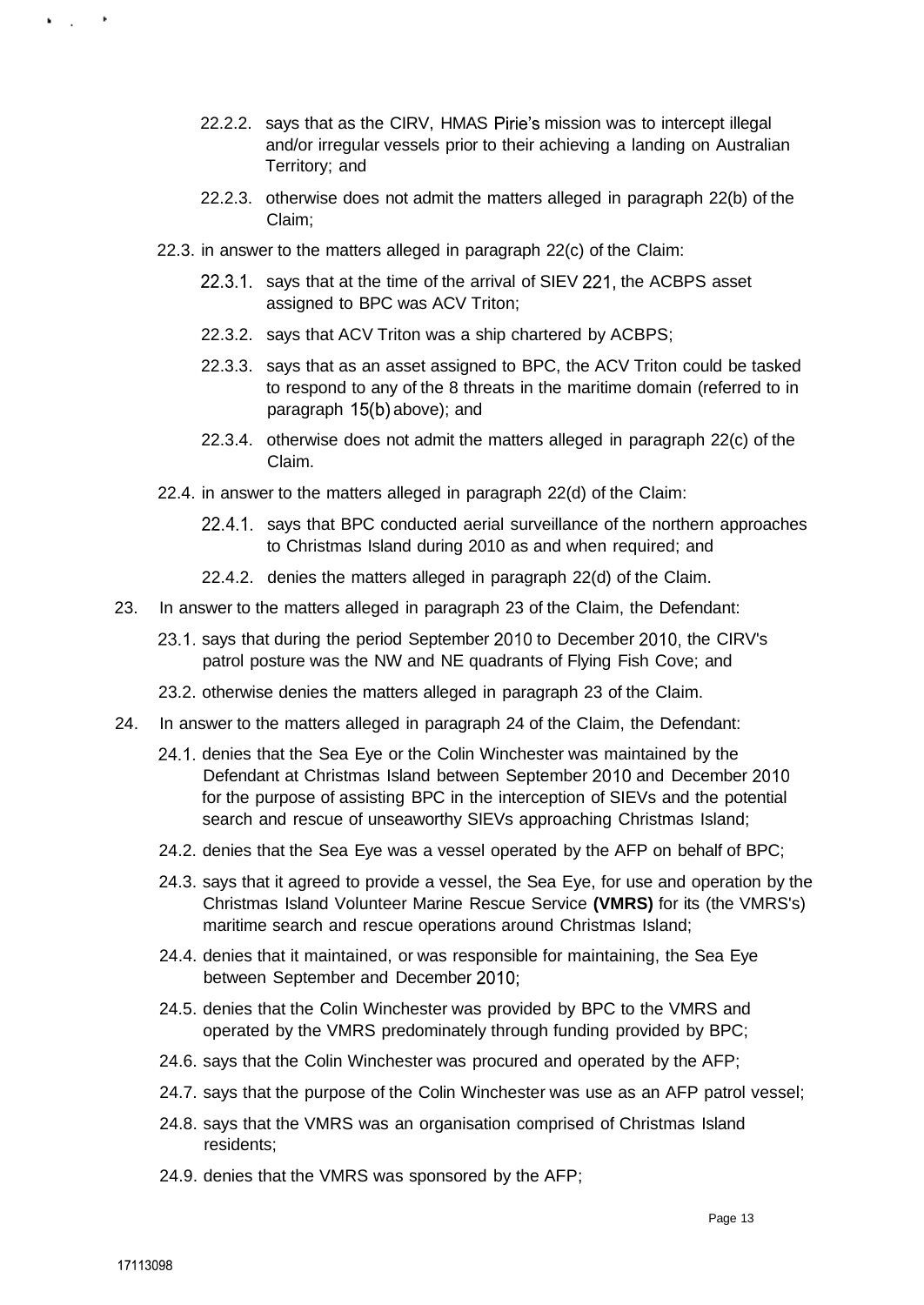- 24.10. denies that the VMRS received funding from BPC;
- 24.11. says that the VMRS was set up by, and received funding from, the Fire and Emergency Services Authority **(FESA)** of Western Australia;
- 24.12. says that on 15 December 2010, the Defendant (through ACBPS) had at Christmas Island a Port Class Stabi-Craft Response Tender and a Wiltrading Pursuit 640 vessel;
- 24.13. says that the Wiltrading Pursuit 640 vessel was predominantly used to support the transfer of potential irregular immigrants **(Pll)** ashore to Christmas Island and that less frequently, it was used to intercept SIEVs in the vicinity of Christmas Island when the CIRV was not available; and
- 24.14. says that on 15 December 2010, the Port Class Stabi-Craft Response Tender had recently been delivered to Christmas Island, for predominant use in ACBPS inshore maritime operational patrol activities.
- 25. In answer to the matters alleged in paragraph 25 of the Claim, the Defendant:
	- 25.1. says that pursuant to statutory powers under inter alia the Migration Act, BPC intercepted and boarded SIEVs in the vicinity of Christmas Island during the period September to December 2010;
	- 25.2. repeats and relies upon its answers to paragraphs 20 to 24 of the Claim;
	- 25.3. does not admit the matters alleged in paragraph 25(e) of the Claim;
	- 25.4. otherwise denies the matters alleged in paragraph 25 of the Claim; and
	- 25.5. says that if there was reliance of the kind alleged in paragraph 25(f) of the Claim, such reliance was neither lawful nor reasonable.
- 26. In answer to the matters alleged in paragraph 26 of the Claim, the Defendant:
	- 26.1. says the Defendant had no legal, moral or other obligation or duty, or assumed responsibility, to ensure the safe passage of a SIEV illegally entering Australian waters;
	- 26.2. says that if there was reliance of the kind alleged in paragraph 26(b)(ii) of the Claim, that reliance was neither lawful nor reasonable; and
	- 26.3. denies the matters alleged in paragraph 26 of the Claim.

## **Duties of Care in the Conduct of the Interception Operation**

- 27. In answer to the matters alleged in paragraph 27 of the Claim, the Defendant:
	- 27.1. repeats and relies upon its answers to paragraphs 13 to 26 of the Claim; and
	- 27.2. denies the matters alleged in paragraph 27 of the Claim.
- 28. In answer to the matters alleged in paragraph 28 of the Claim, the Defendant:
	- 28.1. says there were potentially catastrophic consequences for passengers of a SIEV if it were shipwrecked on the coast of Christmas Island;
	- 28.2. says that those potentially catastrophic consequences arose from the passengers' decisions to board a SIEV, their actions and omissions, the actions and omissions of the master and crew of a SIEV, the condition of a SIEV and the prevailing weather conditions; and

 $\mathcal{L}_{\text{max}}=1$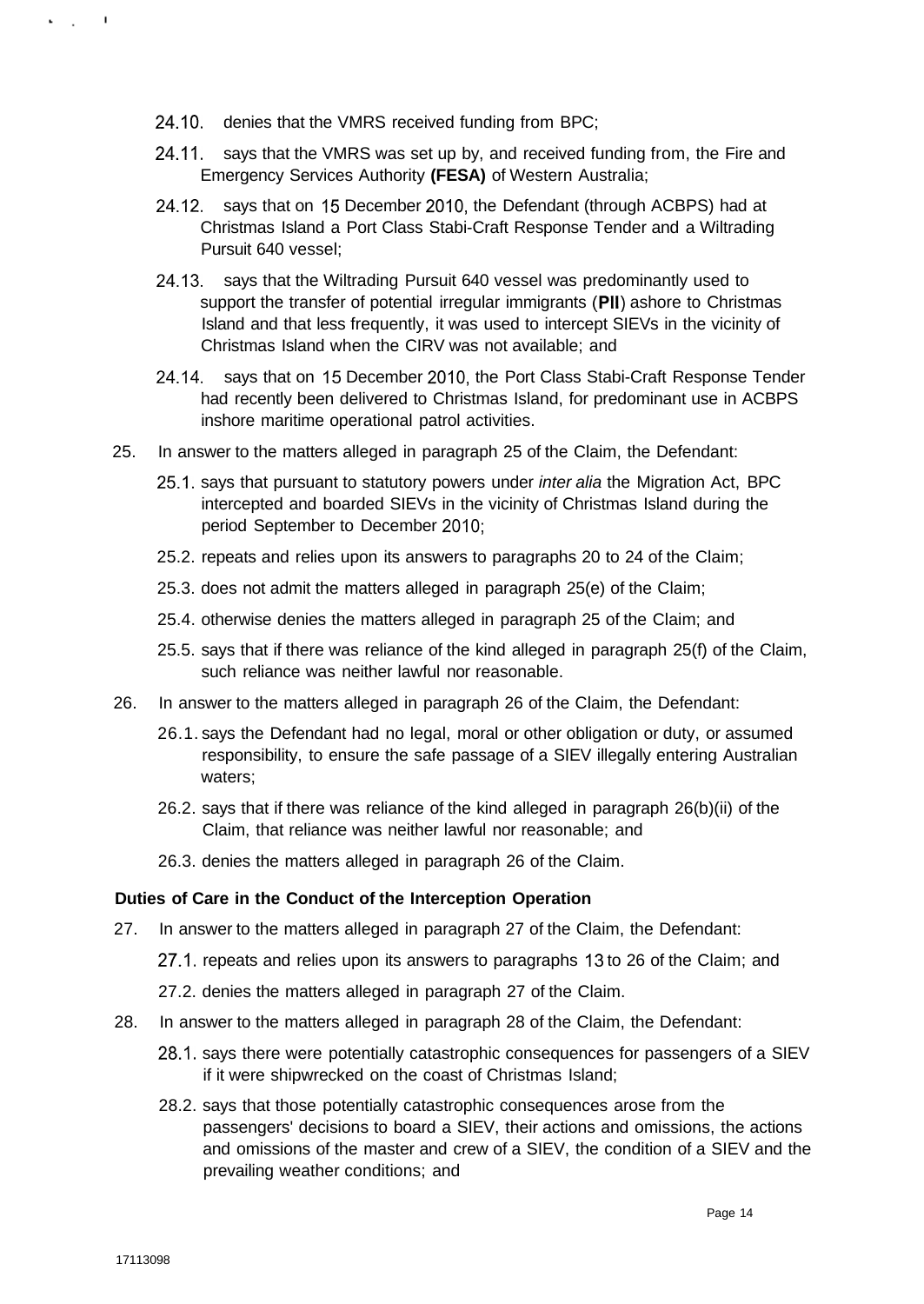28.3. otherwise denies the matters alleged in paragraph 28 of the Claim.

29. The Defendant denies the matters alleged in paragraph 29 of the Claim.

## **The Relevant Risk of Harm - the Shipwreck Risk**

. . . .

- 30. In answer to the matters alleged in paragraph 30 of the Claim, the Defendant:
	- 30.1. admits there was a risk that a SIEV might, on approaching Christmas Island from the north, be shipwrecked;
	- 30.2. says the risk arose from the passengers' decisions to board a SIEV, their actions and omissions, the actions and omissions of the master and crew of a SIEV, the condition of the SIEV and the prevailing weather conditions;
	- 30.3. says that the risk referred to in paragraph 30.1 above was an obvious risk within the meaning of ss 5E and 5F of the Civil Liability Act 2002 (WA) and/or s 5F of the Civil Liability Act 2002 (NSW);
	- 30.4. says that by reason of the matters pleaded in paragraph 30.3 of this Defence, the risk referred to in paragraph 30.1 of this Defence is a risk of which the passenger Plaintiffs and Represented Persons are presumed to be aware by reason of s 5N of the Civil Liability Act 2002 (WA) and s 5G of the Civil Liability Act 2002 (NSW);
	- 30.5. says that the risk referred to in paragraph 30.1 above was an inherent risk within the meaning of s 5P of the Civil Liability Act 2002 (WA) and s 51(2) of the Civil Liability Act 2002 (NSW);
	- 30.6. says that, in the premises, the risk referred to in paragraph 30.1 of this Defence is a risk that the passenger Plaintiffs and Represented Persons voluntarily assumed by boarding SIEV 221 and in respect of which they waive any claim in respect of loss, injury or damage caused by the conduct of the Defendant;
	- 30.7. further, and in the alternative, says that, by reason of the matters pleaded in paragraph 30.5 of this Defence, the Commonwealth is not liable for harm that is the result of the occurrence or materialisation of that risk by reason of s 5P of the Civil Liability Act 2002 (WA) and s 51(1) of the Civil Liability Act 2002 (NSW); and
	- 30.8. otherwise denies the matters alleged in paragraph 30 of the Claim.

## **The Foreseeability of the Shipwreck Risk (s 5B(1)(a) of the CLA)**

- 31. In answer to the matters alleged in paragraph 31 of the Claim, the Defendant:
	- 31.1. repeats and relies upon its answer to paragraph 30 of the Claim; and
	- 31.2. otherwise denies the matters alleged in paragraph 31 of the Claim.
- 32. In answer to the matters alleged in paragraph 32 of the Claim, the Defendant:

32.1. repeats and relies upon it answers to paragraphs 30 and 31 of the Claim; and

32.2. otherwise denies the matters alleged in paragraph 32 of the Claim.

## **The Shipwreck Risk was "not insignificant" (s 5B(1)(b) of the CLA)**

33. In answer to the matters alleged in paragraph 33 of the Claim, the Defendant: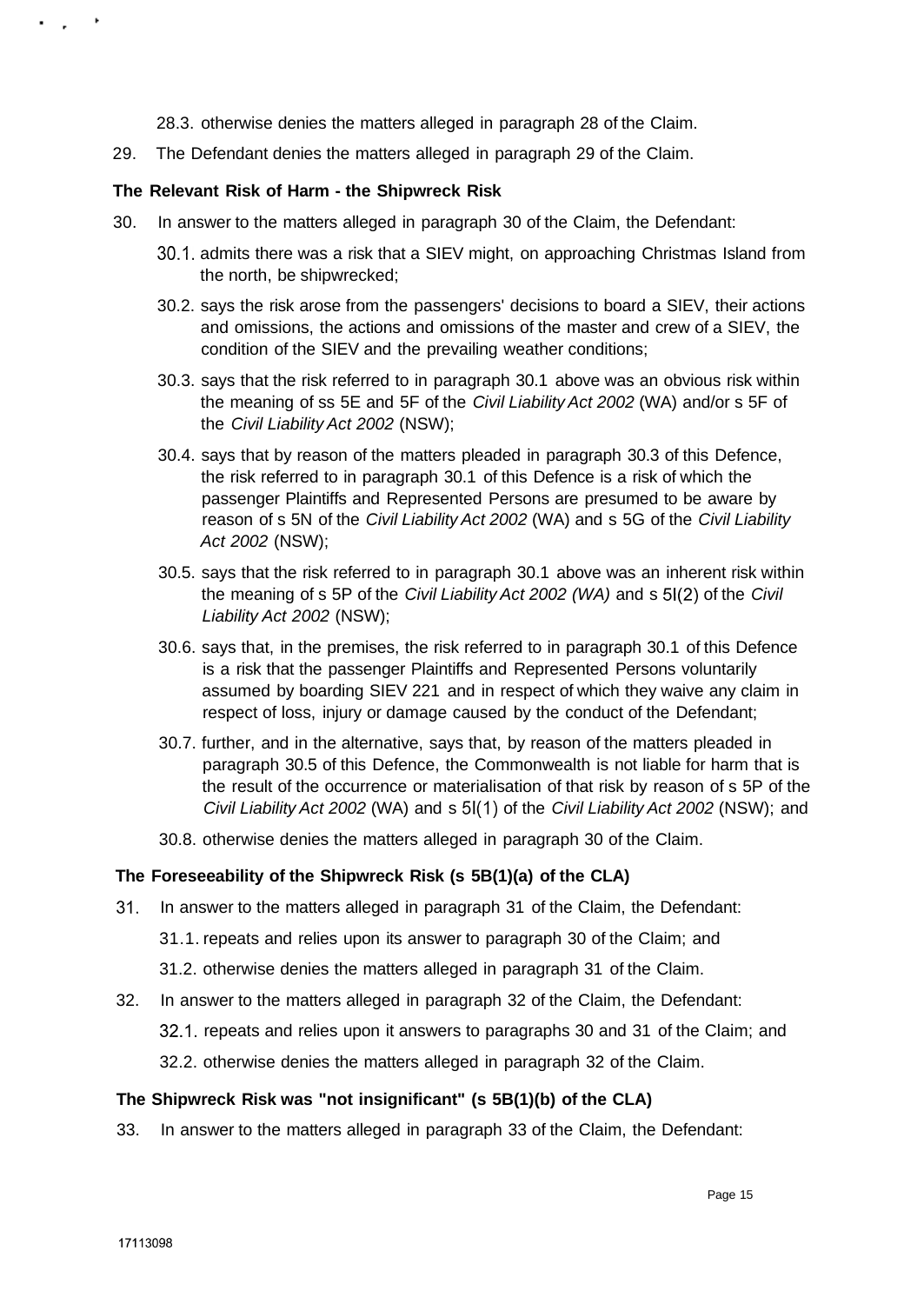- 33.1. repeats and relies upon its answers to paragraphs 15 to 21 and 27 to 32 of the Claim;
- 33.2. says that the unauthorised arrival of SIEVs in Australia created a danger to the servants and agents of the Defendant if persons on board a SIEV were believed to be in distress and servants and agents of the Defendant proceeded to those persons' assistance; and
- 33.3. otherwise denies the matters alleged in paragraph 33 of the Claim.
- 34. In answer to the matters alleged in paragraph 34 of the Claim, the Defendant:
	- 34.1. repeats and relies upon its answers to paragraphs 30 to 33 of the Claim; and
	- 34.2. otherwise denies the matters alleged in paragraph 34 of the Claim.

#### **Precaution A (s 5B(1)(c) of the CLA) - The Readiness Precaution**

- 35. In answer to the matters alleged in paragraph 35 of the Claim, the Defendant:
	- 35.1. admits that on or about 14 January 2008, the Commonwealth, through its agency the AFP, procured the vessel the Colin Winchester;
	- 35.2. says that the purpose of the Colin Winchester was use as a police patrol vessel; and
	- 35.3. otherwise does not admit the matters alleged in paragraph 35 of the Claim.
- 36. The Defendant admits the matters alleged in paragraph 36 of the Claim.
- 37. In answer to the matters alleged in paragraph 37 of the Claim, the Defendant:
	- 37.1. says that on 15 July 2009, the Australian Maritime Safety Authority **(AMSA)**  issued certificates of survey for the Colin Winchester and the Sea Eye, which expired on 30 June 2013, subject to annual survey and inspection;
	- 37.2. says that on or about 11 August 2010, following the annual survey of the Colin Winchester, AMSA issued a Marine Surveyor's Report of Deficiencies which identified a number of deficiencies in the Colin Winchester which were required to be rectified as soon as possible but no later than by 11 November 2010;
	- 37.3. says that on or about 12 August 2010, following the annual survey of the Sea Eye, AMSA issued a Marine Surveyor's Report of Deficiencies which identified a number of deficiencies in the Sea Eye which were required to be rectified as soon as possible but no later than by 12 November 2010;
	- 37.4. says that from 11 November 2010, the Colin Winchester's certificate of survey was deemed to be suspended;
	- 37.5. says that from 12 November 2010, the Sea Eye's certificate of survey was deemed to be suspended;
	- 37.6. says there is an internationally accepted practice, consistent with regulations V/33 and V/34-1 in the annexure of the International Convention for the Safety of Life at Sea, 1974, and which has been accepted by AMSA, that survey requirements will not prevent the use of a vessel in an emergency involving the safety of life at sea where it is safe to use that vessel in the prevailing conditions;
	- 37.7. says that additionally, the Wiltrading Pursuit 640 and Port Class Stabi-Craft Response Tender vessels were available to respond, in appropriate weather and

 $\sim$   $\sim$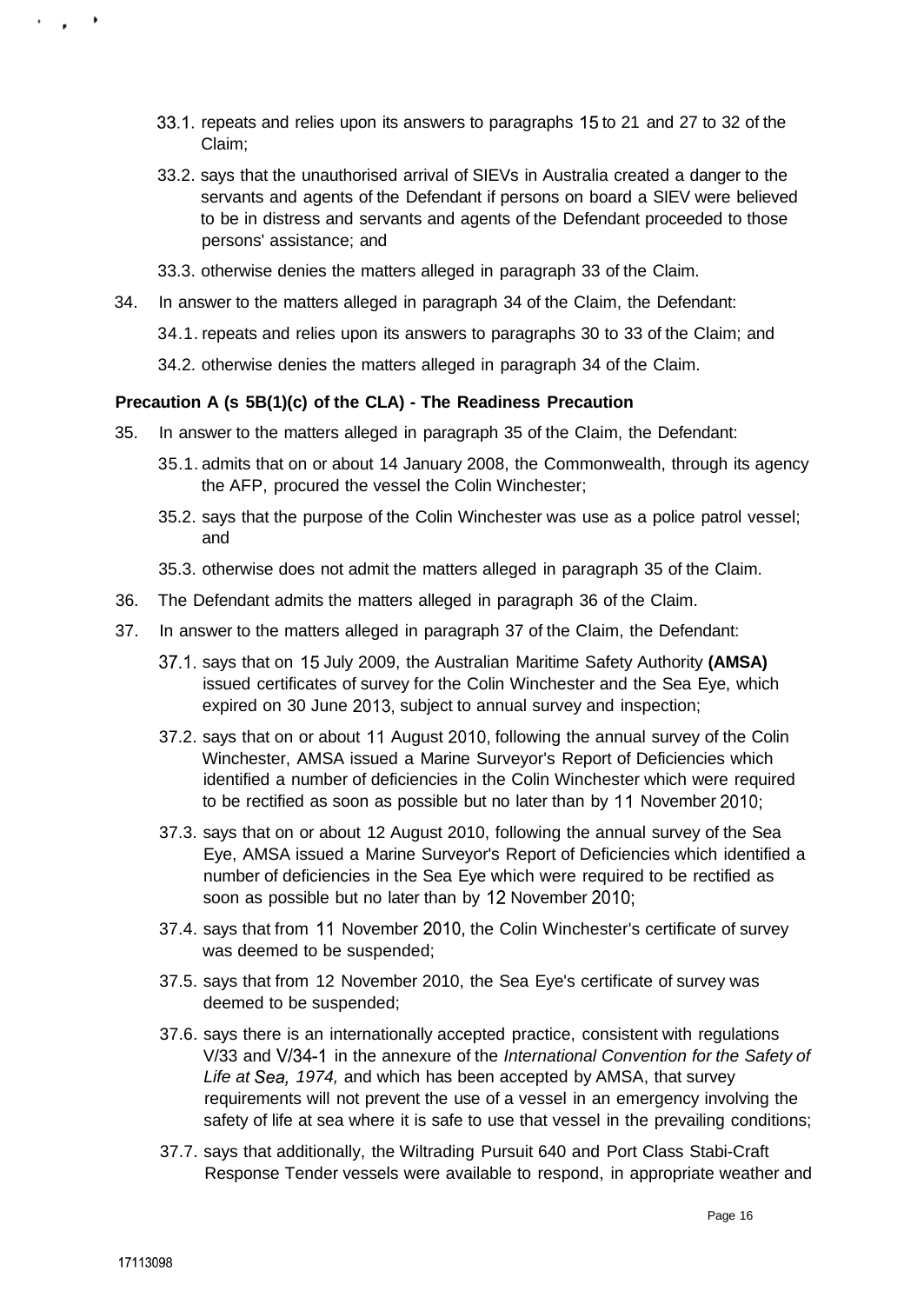sea conditions, and as circumstances permitted, to persons on or from a ship who were believed to be in distress at Christmas Island at the discretion of each vessel's master on 15 December 2010;

- 37.8. says that although the vessels' certificates of survey were deemed to be suspended, both the Colin Winchester and the Sea Eye were available to respond as circumstances permitted to persons on or from a ship who were believed to be in distress at Christmas Island at the discretion of each vessel's master throughout 2010, including on 15 December 2010; and
- 37.9. denies the matters alleged in paragraph 37 of the Claim.
- 38. In answer to the matters alleged in paragraph 38 of the Claim, the Defendant:
	- 38.1. repeats and relies upon its answer to paragraph 37 of the Claim;
	- 38.2. says that the AFP received AMSA's Marine Surveyor's Report of Deficiencies in respect of the Colin Winchester on 11 August 2010;
	- 38.3. says that from at least 16 August 2010, the AFP knew that AMSA had identified, in respect of the Sea Eye, similar deficiencies to those identified in respect of the Colin Winchester; and
	- 38.4. denies the matters alleged in paragraph 38 of the Claim.
- 39. In answer to the matters alleged in paragraph 39 of the Claim, the Defendant:
	- 39.1. repeats and relies upon its answer to paragraph 37 of the Claim;
	- 39.2. says that on 1 December 2010, the Commander of the VMRS wrote to Sergeant Peter Swann, the AFP Officer in Charge on Christmas Island, and stated that 'until such time the issues outstanding with Sea Eye are resolved and our rescue crews can re-commence training, the CI VMR group is unable to provide a dedicated, viable marine rescue service';
	- 39.3. says that the Commander's letter was given to Sergeant Swann and the Administrator of Christmas Island at a meeting on 2 December 2010; and
	- 39.4. denies the matters alleged in paragraph 39 of the Claim.
- 40. In answer to the matters alleged in paragraph 40 of the Claim, the Defendant:
	- 40.1. repeats and relies upon its answer to paragraph 37 of the Claim; and
		- 40.2. denies the matters alleged in paragraph 40 of the Claim.
- 41. The Defendant denies the matters alleged in paragraph 41 of the Claim.

#### **Precaution B (s 5(B)(1)(c) of the CLA)** - **the Ongoing Patrol Precaution**

- 42. In answer to the matters alleged in paragraph 42 of the Claim, the Defendant:
	- 42.1. says that for part of 14 December 2010, there was a high threat status;
	- 42.2. says that high threat status equated to an imminent departure of an individual venture where both passengers and the vessel were ready and when the venture was believed to be within 72 hours of departure, or had already departed;
	- 42.3. says that on the evening of 14 December 2010, the threat status was reduced to medium;

e gant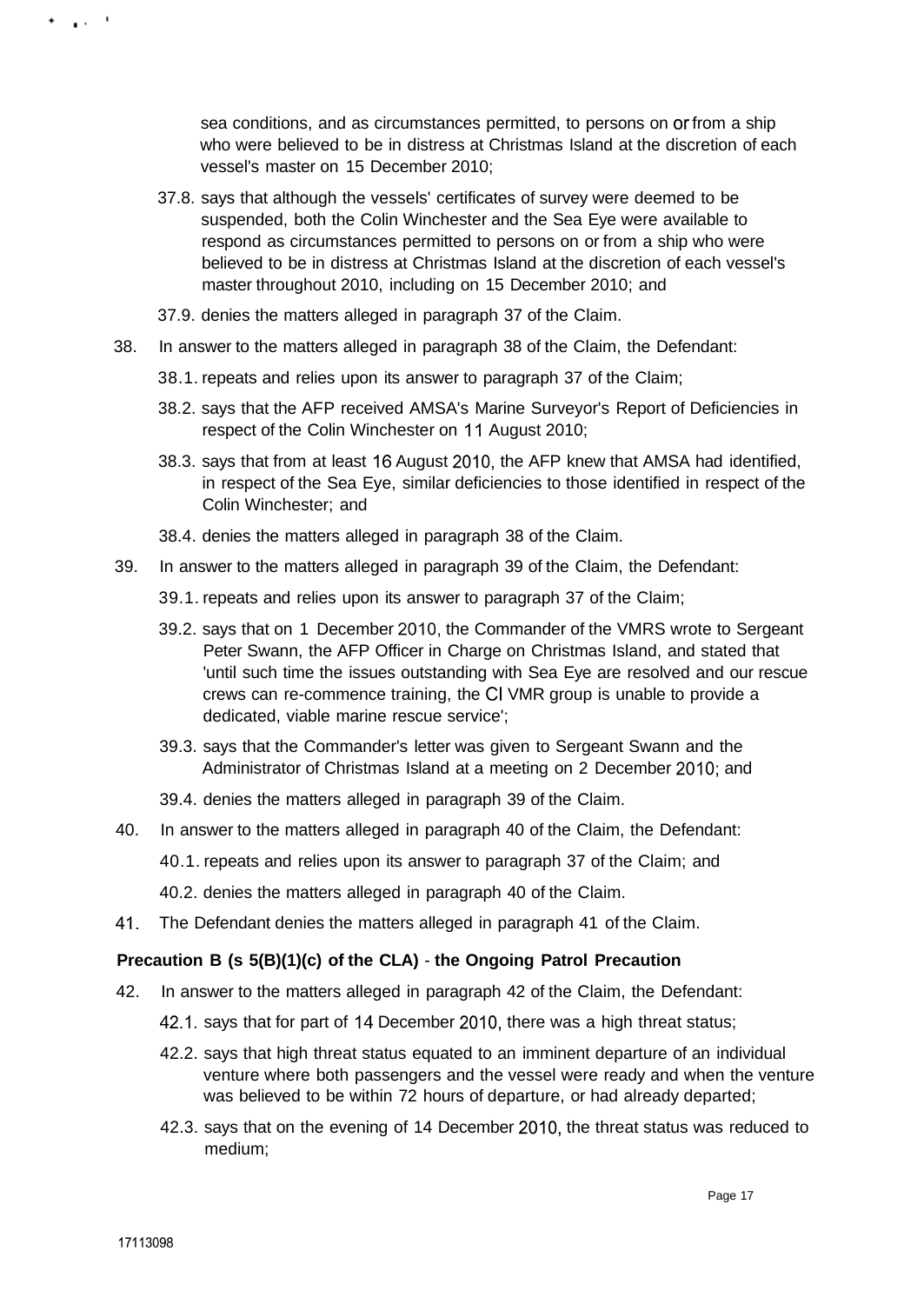- 42.4. says that a medium threat status meant an imminent arrival of a venture was not likely; and
- 42.5. otherwise denies the matters alleged in paragraph 42 of the Claim.
- 43. The Defendant admits the matters alleged in paragraph 43 of the Claim.
- 44. In answer to the matters alleged in paragraph 44 of the Claim, the Defendant:
	- 44.1. says that after arriving at Christmas Island on 9 December 2010 and being tasked as the CIRV, HMAS Pirie conducted a barrier patrol to the north of Flying Fish Cove;
	- 44.2. says that patrol was maintained until approximately 7:30am on 14 December 2010, when an engineering defect on the port-side propeller shaft of HMAS Pirie was identified, and HMAS Pirie moved to sheltered waters in the vicinity of Nui Nui Point to undertake repairs;
	- 44.3. says that at about 10:22am on 14 December 2010, HMAS Pirie received a report that the vessel now known as SIEV 220 had been sighted approximately 300 yards to the north of Flying Fish Cove;
	- 44.4. says that although its engineering defect was not repaired, HMAS Pirie moved towards the reported location of SIEV 220;
	- 44.5. says that at about 10:47am on 14 December 2010, HMAS Pirie observed SIEV 220 heading in a westerly direction away from Flying Fish Cove;
	- 44.6. says that at that time, the weather and sea state were such that it was unsafe to launch a RHIB to board SIEV 220;
	- 44.7. says that the weather conditions at the time prevented an approach to Flying Fish Cove harbour;
	- 44.8. says that HMAS Pirie escorted SIEV 220 to the lee of Christmas Island, to the north east of Nui Nui Point;
	- 44.9. says that HMAS Pirie's boarding team boarded SIEV 220 at about 1:47pm on 14 December 2010; and
	- 44.10. otherwise denies the matters alleged in paragraph 44 of the Claim.
- 45. In answer to the matters alleged in paragraph 45 of the Claim, the Defendant:
	- 45.1. repeats and relies upon its answer to paragraph 44 of the Claim; and
	- 45.2. does not admit the remainder of the matters alleged in paragraph 45 of the Claim.
- 46. In answer to the matters alleged in paragraph 46 of the Claim, the Defendant:
	- 46.1. repeats and relies upon its answer to paragraph 44 of the Claim;
	- 46.2. admits that the crew of HMAS Pirie offloaded the passengers and crew of SIEV 220;
	- 46.3. says that the 8 Pll and 3 crew on board SIEV 220 were offloaded at Ethel Breach at approximately 6:00pm on 14 December 2010; and
	- 46.4. otherwise denies the matters alleged in paragraph 46 of the Claim.
- 47. In answer to the matters alleged in paragraph 47 of the Claim, the Defendant:

6 G. C.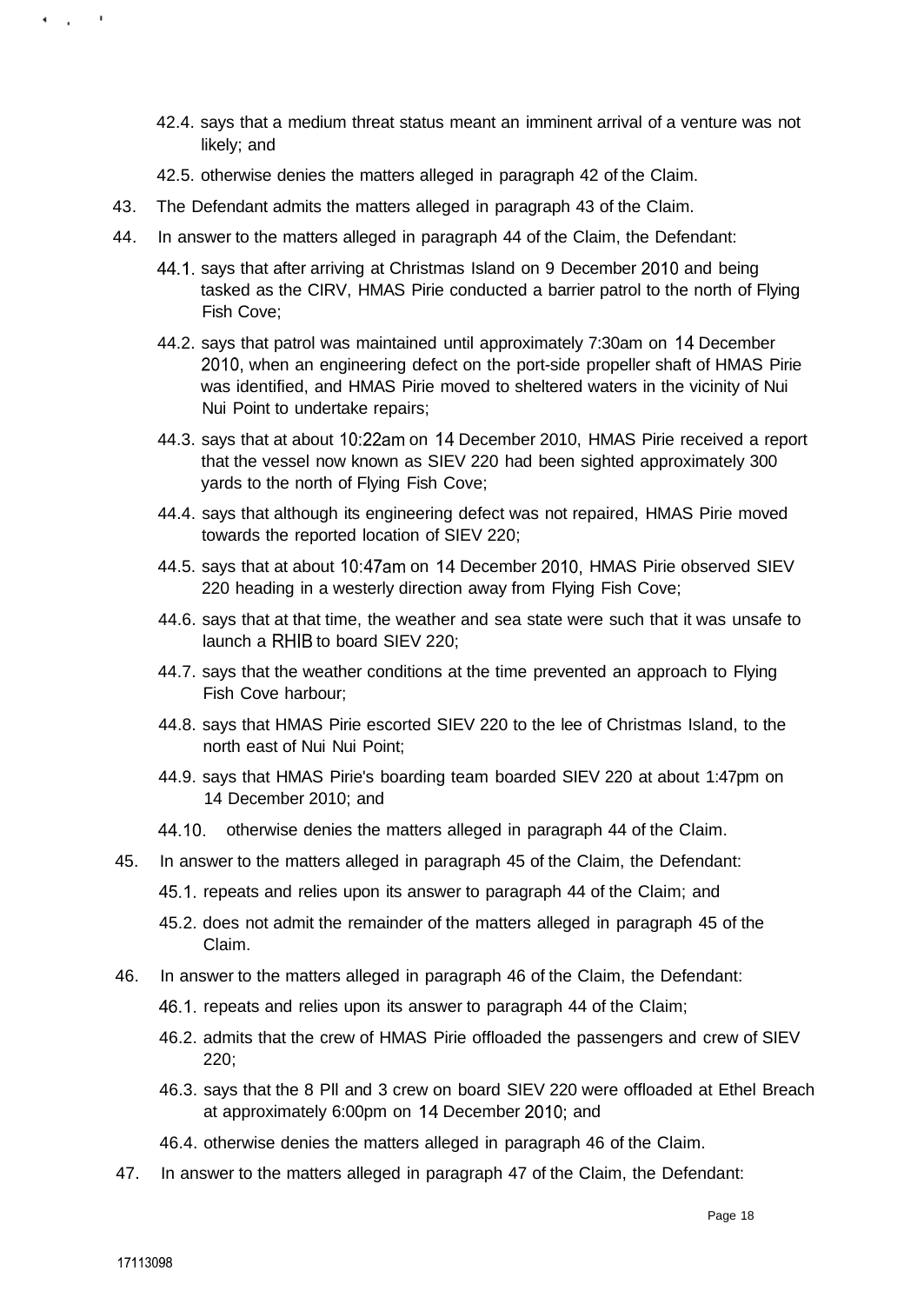- 47.1. says that the destruction of SIEVs was required to take place, where possible, 10nm from Christmas Island;
- 47.2. says that for biosecurity reasons, SIEVs were not taken ashore;
- 47.3. says that the sunset and weather conditions prevented the destruction of SIEV 220 on the evening of 14 December 2010;
- 47.4. says that HMAS Pirie transferred 4 crew members (a steaming party) onto the hulk of SIEV 220 to operate it under its own power, maintain navigational safety and retain custody of the hulk of SIEV 220 while awaiting approval of its destruction;
- 47.5. says that the conditions at the time required HMAS Pirie to conduct constant surveillance of SIEV 220;
- 47.6. says that HMAS Pirie maintained a short racetrack to the east of SIEV 220 throughout the night of 14 December 2010, and into the morning of 15 December 2010;
- 47.7. says that maintaining the short racetrack allowed HMAS Pirie to provide operational and navigational oversight of SIEV 220 until it could be safely destroyed, whilst maintaining radar and visual surveillance capability to the north;
- 47.8. says that HMAS Pirie maintained the racetrack in light of the medium threat level, the need to confirm its engineering defect, the weather state and the safety of its steaming party on board SIEV 220; and
- 47.9. otherwise denies the matters alleged in paragraph 47 of the Claim.
- 48. In answer to the matters alleged in paragraph 48 of the Claim, the Defendant:
	- 48.1. in answer to the matters alleged in paragraph 48(a) of the Claim:
		- 48.1.1. denies the matters alleged;
		- 48.1.2. repeats and relies upon its answer to paragraph 42 of the Claim; and
		- 48.1.3. says that as SIEV 220 had already arrived that day, any threat level on the evening of 14 December 2010 did not relate to the arrival of SIEV 220;
	- 48.2. in answer to the matters alleged in paragraph 48(b) of the Claim:
		- 48.2.1. says that during the evening of 14 December 2010, BPC knew that both the HMAS Pirie and the ACV Triton were on the eastern side of Christmas Island;
		- 48.2.2. says that immediately prior to the first sighting of SIEV 221 at 5:40am on 15 December 2010, ACV Triton was located approximately 9.5 to 10.5 nm from Rocky Point, approximately 4.5 nm south of HMAS Pirie;
		- 48.2.3. says that ACV Triton was at that location sheltering from the adverse weather conditions and waiting for an improvement in the weather to allow it to offload the 108 Pll already on board;
		- 48.2.4. says that immediately prior to the first sighting of SIEV 221 at 5:40am on 15 December 2010, HMAS Pirie was in the vicinity of Ethel Beach approximately 5 to 6 nm from Rocky Point;

. . . . **.**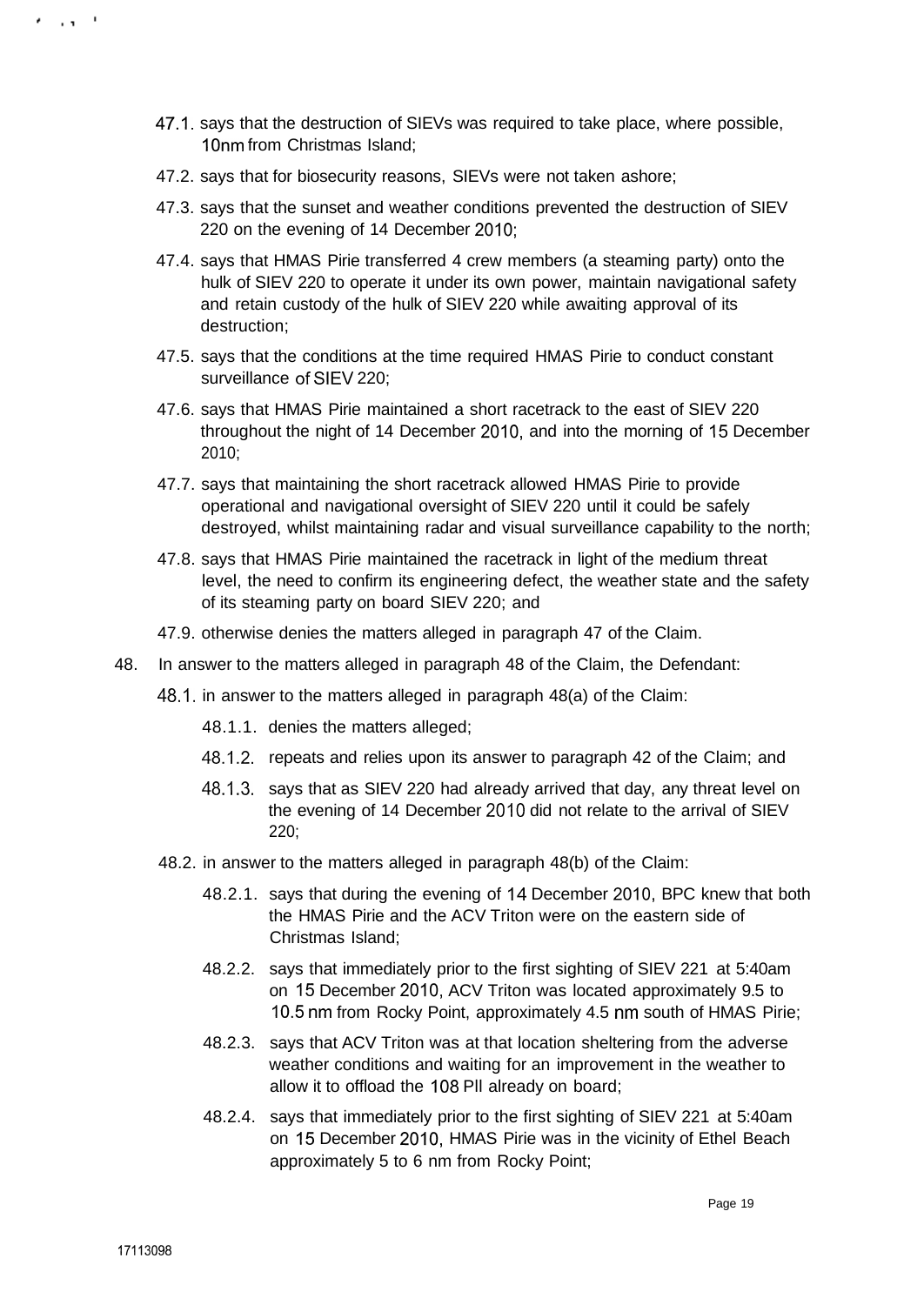- 48.2.5. says that HMAS Pirie was at that location with the hulk of SIEV 220, which it had intercepted the day before; and
- 48.2.6. denies the matters alleged in paragraph 48(b) of the Claim;
- 48.3. in answer to the matters alleged in paragraph 48(c) of the Claim:
	- 48.3.1. repeats and relies upon its answer to paragraph 47 of the Claim;
	- 48.3.2. says that the conditions at the time meant than constant surveillance of SIEV 220 (and its 4-person steaming party of HMAS Pirie crew) was required to maintain its safety; and
	- 48.3.3. denies the matters alleged in paragraph 48(c) of the Claim;
- 48.4. in answer to the matters alleged in paragraph 48(d) of the Claim:
	- 48.4.1. repeats and relies upon its answer to paragraph 48(b) of the Claim; and
	- 48.4.2. denies the matters alleged in paragraph 48(d) of the Claim;
- 48.5. in answer to the matters alleged in paragraph 48(e) of the Claim, the Defendant:
	- 48.5.1. repeats and relies upon its answers to paragraphs 47 and 48(a) to (d) of the Claim;
	- 48.5.2. says that in the circumstances, it was reasonable and proper for HMAS Pirie to maintain the racetrack referred to in paragraph 47 above; and
- 48.6. in answer to the matters alleged in paragraph 48(f) of the Claim, the Defendant says that no surveillance flights were scheduled for the area to the north of Christmas Island in the period immediately preceding 15 December 2010;
- 48.7. in answer to the matters alleged in paragraph 48(g) of the Claim, the Defendant:
	- 48.7.1. says that some of the radar surveillance capability of HMAS Pirie and ACV Triton was impeded by the geography of Christmas Island;
	- 48.7.2. says that ACV Triton was not the CIRV and therefore was not required to conduct surveillance to the north of Christmas Island;
	- 48.7.3. says that the weather and sea conditions also restricted the effectiveness of HMAS Pirie's radar and visual lookout during the night of 14 to 15 December 2010; and
	- 48.7.4. says that the location of HMAS Pirie to the east of Christmas Island further reduced the effectiveness of its radar and visual lookout;
- 48.8. in answer to the matters alleged in paragraph 48(h) of the Claim, the Defendant says that the PRISM III radar system on HMAS Pirie was being used on the evening of 14 December 2010;
- 48.9. admits the matters alleged in paragraph 48(i) of the Claim;
- 48.10. in answer to the matters alleged in paragraph 48(j) of the Claim:
	- 48.10.1. admits the matters alleged in paragraph 48(j) of the Claim; and
	- 48.10.2. says this was because of the sea state and weather conditions at the time;
- 48.11. does not admit the matters alleged in paragraph 48(k) of the Claim; and

4. . . . . 1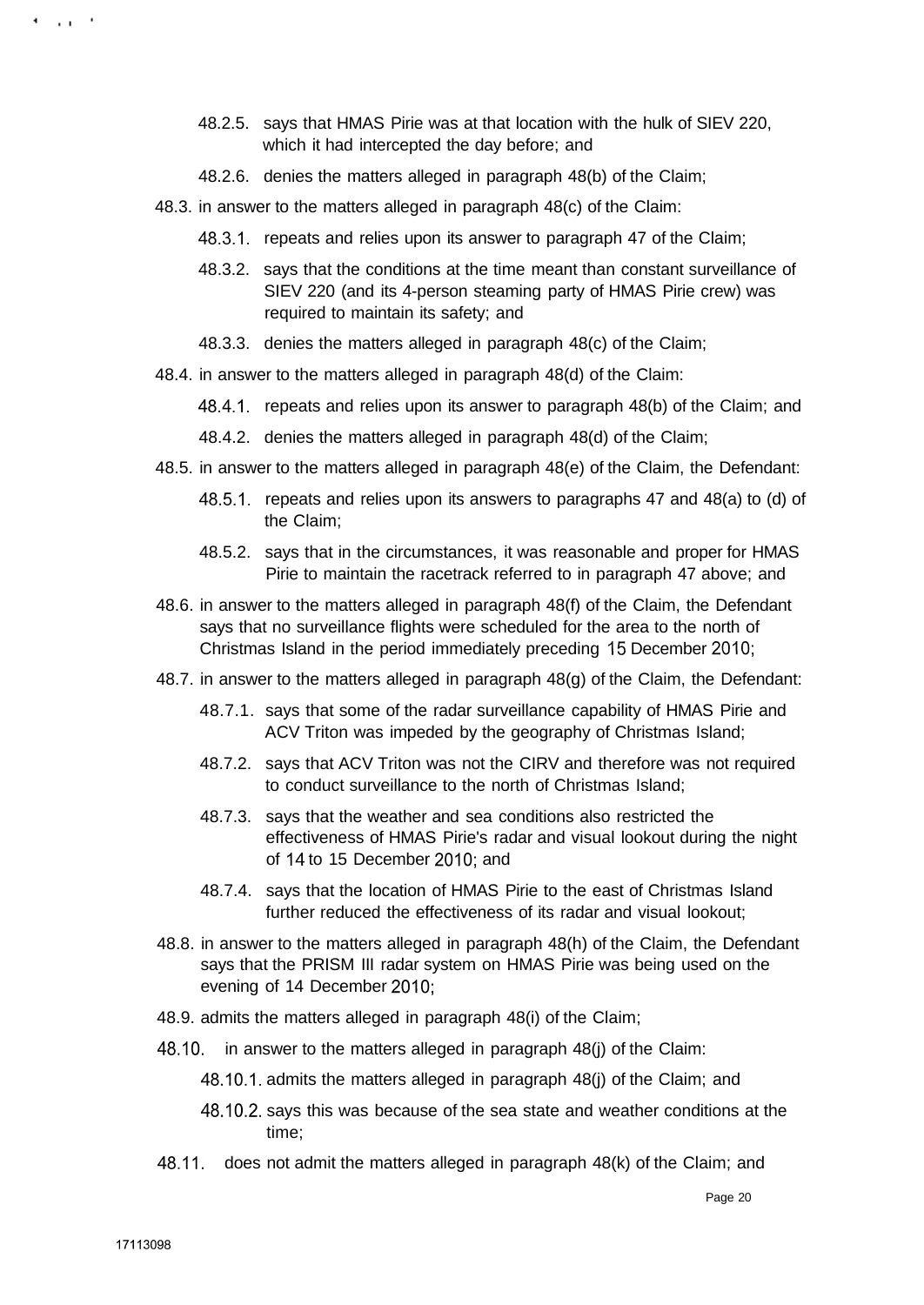- 48.12. otherwise does not admit the matters alleged in paragraph 48 of the Claim.
- 49. In answer to the matters alleged in paragraph 49 of the Claim, the Defendant:
	- 49.1. repeats and relies upon its answers to paragraphs 42 to 48 of the Claim;
	- 49.2. says that under the Standing Patrol Instructions that applied in December 2010, HMAS Pirie's patrol posture was to be determined and executed appropriate to the prevailing threat, environmental conditions, ship's material state and effective surveillance coverage;
	- 49.3. says that the allegations in paragraph 49 of the Claim are inconsistent with a Commanding Officer's responsibility for the safety of his/her vessel and its crew; and
	- 49.4. denies the matters alleged in paragraph 49 of the Claim.
- 50. In answer to the matters alleged in paragraph 50 of the Claim, the Defendant:
	- 50.1. repeats and relies upon its answers to paragraphs 42 to 49 of the Claim;
	- 50.2. denies that the Ongoing Patrol Precaution would have been taken by a reasonable public authority in the position of the Defendant; and
	- 50.3. otherwise does not admit the matters alleged in paragraph 50 of the Claim.
- 51. The Defendant denies the matters alleged in paragraph 51 of the Claim.

## **Precaution C (s 5(B)(1)(c) of the CLA) - The Earlier Response Precaution**

- 52. In answer to the matters alleged in paragraph 52 of the Claim, the Defendant:
	- 52.1. says that SIEV 221 departed Indonesia carrying non-citizens of Australia;
	- 52.2. says that SIEV 221 departed Indonesia on or about 12 December 2010; and
	- 52.3. otherwise does not admit the matters alleged in paragraph 52 of the Claim.
- 53. In answer to the matters alleged in paragraph 53 of the Claim, the Defendant:
	- 53.1. does not know and cannot admit the matters alleged in paragraphs 53(a), 53(b) and 53(c) of the Claim;
	- 53.2. in answer to the matters alleged in paragraph 53(d) of the Claim, denies that SIEV 221 entered Flying Fish Cove at any time on 15 December 2010;
	- 53.3. in answer to the matters alleged in paragraph 53(e) of the Claim:
		- 53.3.1. admits that SIEV 221 broke apart after smashing into rocks on 15 December 2010;
		- 53.3.2. denies that this occurred at Flying Fish Cove;
		- 53.3.3. says that this occurred at Rocky Point;
		- 53.3.4. says that SIEV 221 first impacted the rocks at about 6:54am; and
	- 53.4. otherwise does not admit the matters alleged in paragraph 53 of the Claim.
- 54. The Defendant does not know and cannot admit the matters alleged in paragraph 54 of the Claim.
- 55. In answer to the matters alleged in paragraph 55 of the Claim, the Defendant:

 $\mathbf{r} = \mathbf{r} \cdot \mathbf{r}$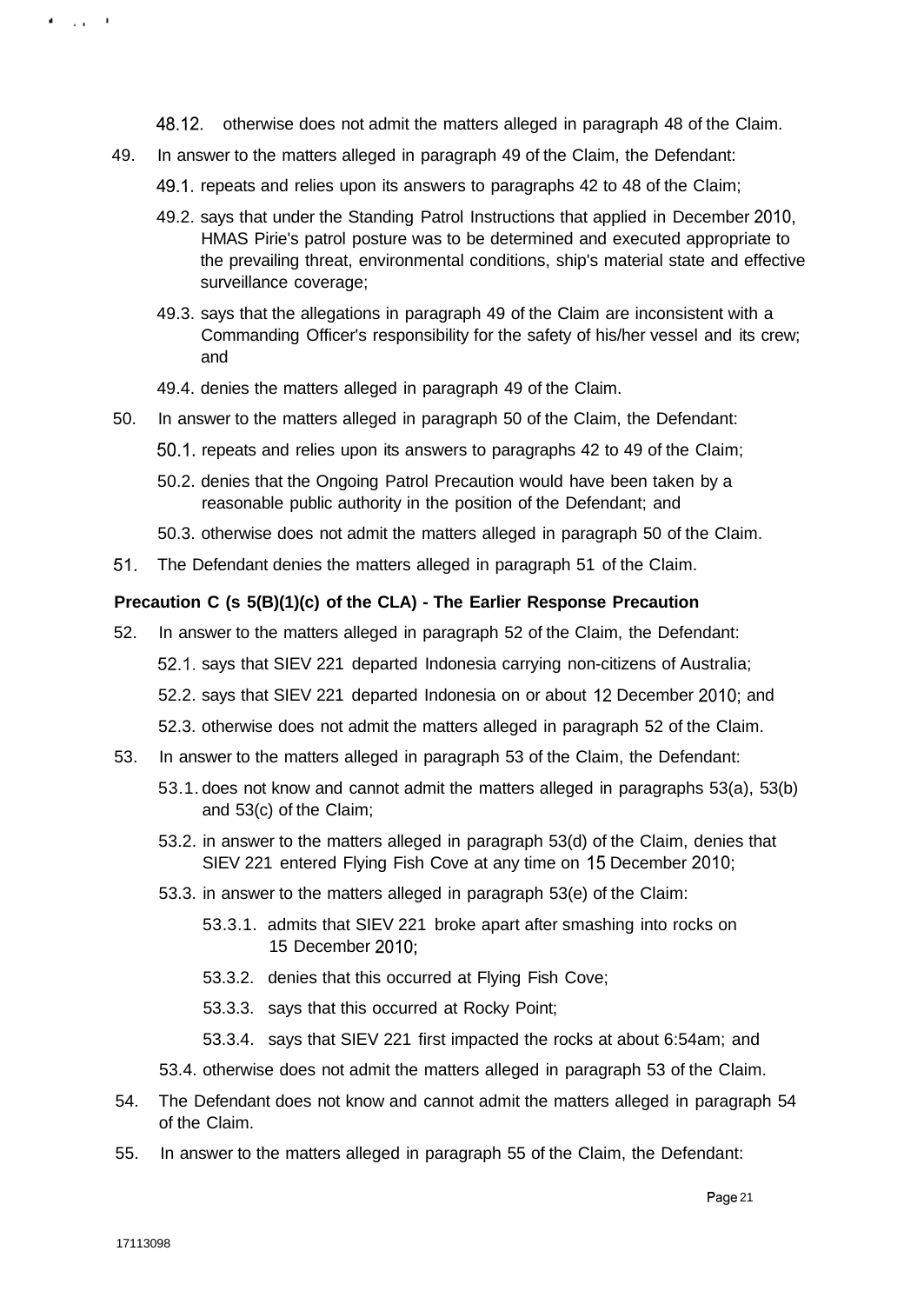- 55.1. says that Ross Martin first observed SIEV 221 from the shore of Christmas Island at close to 5:40am;
- 55.2. says that at that time, SIEV 221 was about 500m to 600m off shore;
- 55.3. admits that Mr Martin telephoned Customs Officer Leslie William Jardine at 5:43am;
- 55.4. says Mr Martin advised Mr Jardine that he had seen a potential SIEV 500m off the coast near the Mango Tree Lodge; and
- 55.5. denies the matters alleged in paragraph 55 of the Claim.
- 56. In answer to the matters alleged in paragraph 56 of the Claim, the Defendant:
	- 56.1. says that Leslie William Jardine informed the Customs National Operations Centre **(CNOC)** of SIEV 221 's location;
	- 56.2. says that this was done by telephone call placed at 5:47am; and
	- 56.3. otherwise denies the matters alleged in paragraph 56 of the Claim.
- 57. In answer to the matters alleged in paragraph 57 of the Claim, the Defendant:
	- 57.1. says that Amy Luetich telephoned 000 just before 6:00am;
	- 57.2. says that at 5:56am, the AFP on-call member on Christmas Island received a 000 call transferred from the Perth switchboard;
	- 57.3. says the call was from a Christmas Island resident advising there was a SIEV close to the shore near the Sunset Motel; and
	- 57.4. otherwise does not admit the matters alleged in paragraph 57 of the Claim.
- 58. In answer to the matters alleged in paragraph 58 of the Claim, the Defendant:
	- 58.1. says that Matthew Saunders, Enforcement Commander of ACV Triton, was telephoned by AMSOC at about 5:55am;
	- 58.2. says that AMSOC advised Commanders Saunders there was a reported sighting of a SIEV about 300m off Rocky Point;
	- 58.3. says that AMSOC asked Commander Saunders to confirm whether the reported SIEV could be SIEV 220;
	- 58.4. says that Commander Saunders replied that given the reported location of the SIEV, it could not be SIEV 220;
	- 58.5. says that AMSOC did not inform Commanders Saunders that the SIEV that was the subject of the reported sighting was in danger or that persons on board the SIEV were in distress; and
	- 58.6. otherwise denies the matters alleged in paragraph 58 of the Claim.
- 59. In answer to the matters alleged in paragraph 59 of the Claim, the Defendant:
	- 59.1. says that at about 6:01am, Commander Saunders made a radio call to HMAS Pirie and advised he had received a call from AMSOC reporting a sighting of a potential SIEV to the north of Rocky Point;
	- 59.2. says it was decided that HMAS Pirie would respond and proceed north, given HMAS Pirie was located closer to Rocky Point than the ACV Triton, HMAS Pirie

. . . .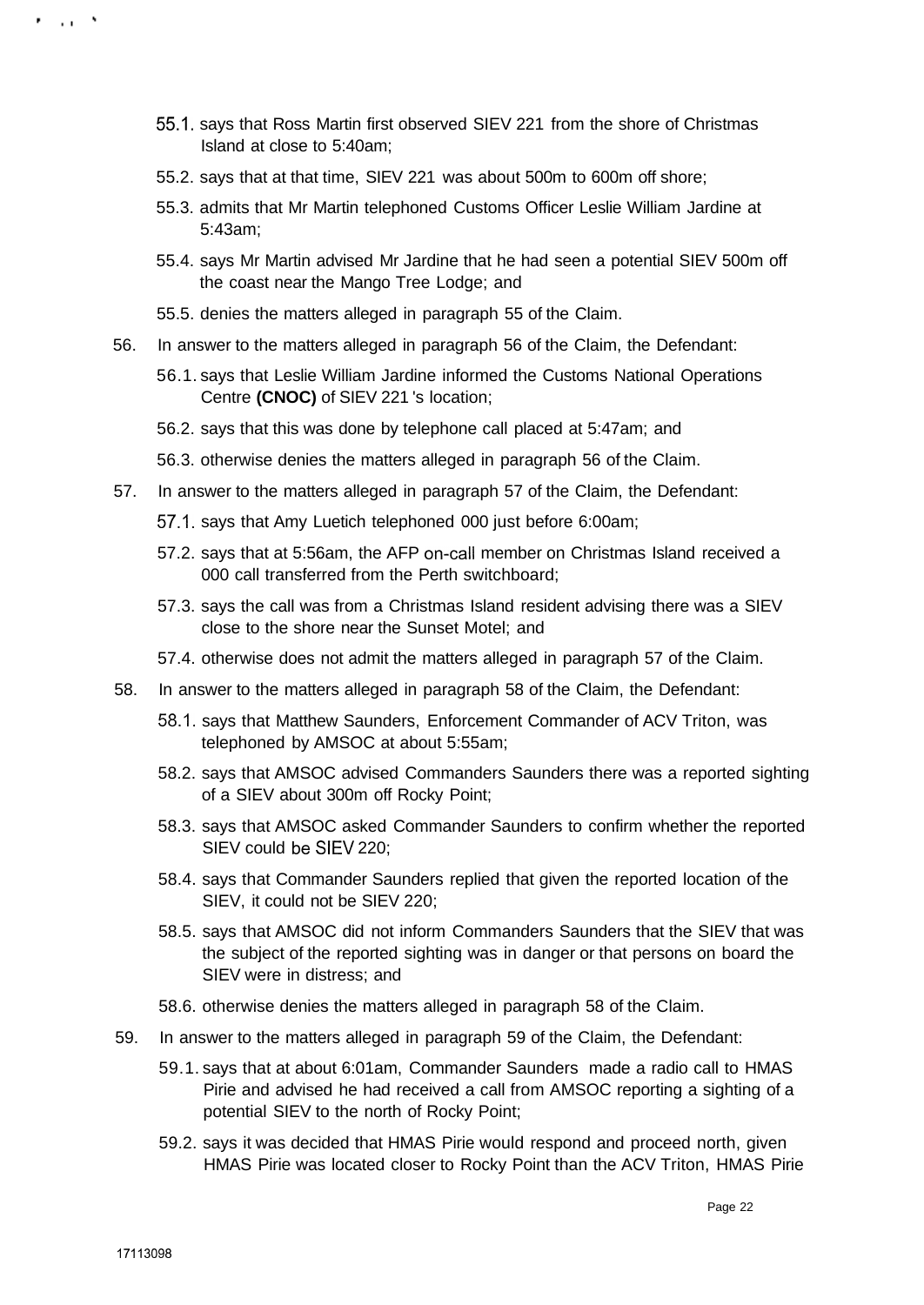had a higher top speed than ACV Triton and the number of Pll already on board ACV Triton;

- 59.3. says it was decided that ACV Triton would move north to look after the hulk of SIEV 220 and the steaming party from HMAS Pirie on board the hulk of SIEV 220; and
- 59.4. otherwise denies the matters alleged in paragraph 59 of the Claim.
- 60. In answer to the matters alleged in paragraph 60 of the Claim, the Defendant:
	- 60.1. denies that at or about 6:00am, the Commanding Officers of the HMAS Pirie and the ACV Triton knew or ought to have known that persons on board SIEV 221 were believed to be in distress at sea;
	- 60.2. says that at or about 6:00am, the Commanding Officers of the HMAS Pirie and the ACV Triton knew that a contact of interest had been sighted off Rocky Point; and
	- 60.3. otherwise denies the matters alleged in paragraph 60 of the Claim.
- 61. In answer to the matters alleged in paragraph 61 of the Claim, the Defendant:
	- 61.1. admits that the engine of SIEV 221 failed and stopped;
	- 61.2. says that occurred at approximately 6:22am, after the crew caused SIEV 221 to approach the shore break under its own power; and
	- 61.3. otherwise denies the matters alleged in paragraph 61 of the Claim.
- 62. In answer to the matters alleged in paragraph 62 of the Claim, the Defendant:
	- 62.1. says that the crew of SIEV 221 caused the vessel to approach the shore break under its own power before the engine failed;
	- 62.2. repeats and relies upon its answer to paragraph 61 of the Claim; and
	- 62.3. otherwise denies the matters alleged in paragraph 62 of the Claim.
- 63. In answer to the matters alleged in paragraph 63 of the Claim, the Defendant:
	- 63.1. says that HMAS Pirie set out from the eastern side of Christmas Island;
	- 63.2. says that HMAS Pirie was underway at 6:21am and set out on a northerly course with a view to rounding North East Point; and
	- 63.3. otherwise denies the matters alleged in paragraph 63 of the Claim.
- 64. In answer to the matters alleged in paragraph 64 of the Claim, the Defendant:
	- 64.1. says that at about 6:23am HMAS Pirie reversed course to the south to provide a lee to recover its second RHIB and resumed a northerly course by 6:32am;
	- 64.2. says that HMAS Pirie recovered the second RHIB because the Headquarters Northern Command **(NORCOM)** Operations Officer had informed HMAS Pirie's Commanding Officer that both RHIBs would be needed, as there were approximately 50 to 60 people on SIEV 221; and
	- 64.3. otherwise denies the matters alleged in paragraph 64 of the Claim.
- 65. In answer to the matters alleged in paragraph 65 of the Claim, the Defendant: 65.1. says that SIEV 221 first hit the rocks near Rocky Point at 6:54am;

**Provide**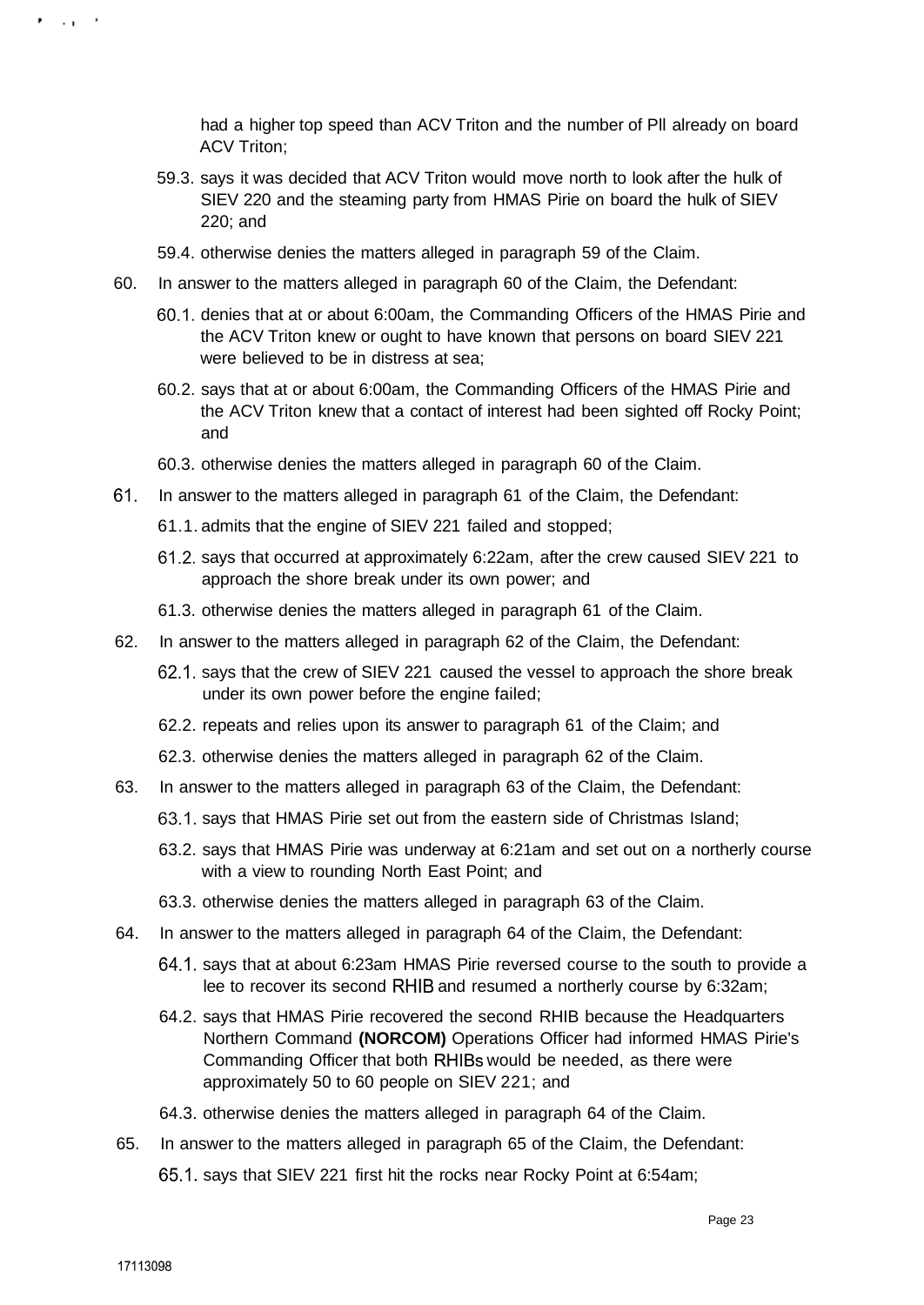65.2. says that SIEV 221 commenced to disintegrate at this time; and

- 65.3. otherwise denies the matters alleged in paragraph 65 of the Claim.
- 66. In answer to the matters alleged in paragraph 66 of the Claim, the Defendant:
	- 66.1. says that at about 6:50am, HMAS Pirie's first RHIB arrived at Rocky Point in the vicinity of SIEV 221;
	- 66.2. says that HMAS Pirie's second RHIB arrived at Rocky Point in the vicinity of SIEV 221 by about 7:00am; and
	- 66.3. otherwise denies the matters alleged in paragraph 66 of the Claim.
- 67. The Defendant does not admit the matters alleged in paragraph 67 of the Claim.
- 68. In answer to the matters alleged in paragraph 68 of the Claim, the Defendant:
	- 68.1. repeats and relies upon its answers to paragraphs 52 to 67 of the Claim;
	- 68.2. says that in the circumstances, the HMAS Pirie and the ACV Triton responded to SIEV 221 reasonably and as quickly as practicable; and
	- 68.3. denies the matters alleged in paragraph 68 of the Claim.
- 69. In answer to the matters alleged in paragraph 69 of the Claim, the Defendant:
	- 69.1. repeats and relies upon its answer to paragraph 68 of the Claim; and
	- 69.2. denies the matters alleged in paragraph 69 of the Claim.
- 70. The Defendant denies the matters alleged in paragraph 70 of the Claim.
- 71. In answer to the matters alleged in paragraph 71 of the Claim, the Defendant:
	- 71.1. repeats and relies upon its answers to paragraphs 69 and 70 of the Claim;
	- 71.2. says if, which is denied, any acts or omissions of its servants or agents committed in the course of their employment is established, it is vicariously liable for those acts or omissions; and
	- 71.3. otherwise denies the matters alleged in paragraph 71 of the Claim.

## **Causation (s 5C(1)(a) of the CLA)**

- 72. In answer to the matters alleged in paragraph 72 of the Claim, the Defendant:
	- 72.1. denies the matters alleged;
	- 72.2. repeats and relies on the matters pleaded in paragraphs 37.6, 37.7 and 37.8 above;
	- 72.3. says that the survey status of the Colin Winchester and the Sea Eye had no impact on the decisions not to launch those vessels on 15 December 2010;
	- 72.4. says the Colin Winchester and the Sea Eye were available on 14 and 15 December 2010, at the discretion of their masters, to respond as circumstances permitted to persons on or from a ship who were believed to be in distress;
	- 72.5. says that the Colin Winchester and the Sea Eye were not used on 15 December 2010 because the weather conditions made it too dangerous to attempt to launch and operate any type of small vessel;

**Contact Pro**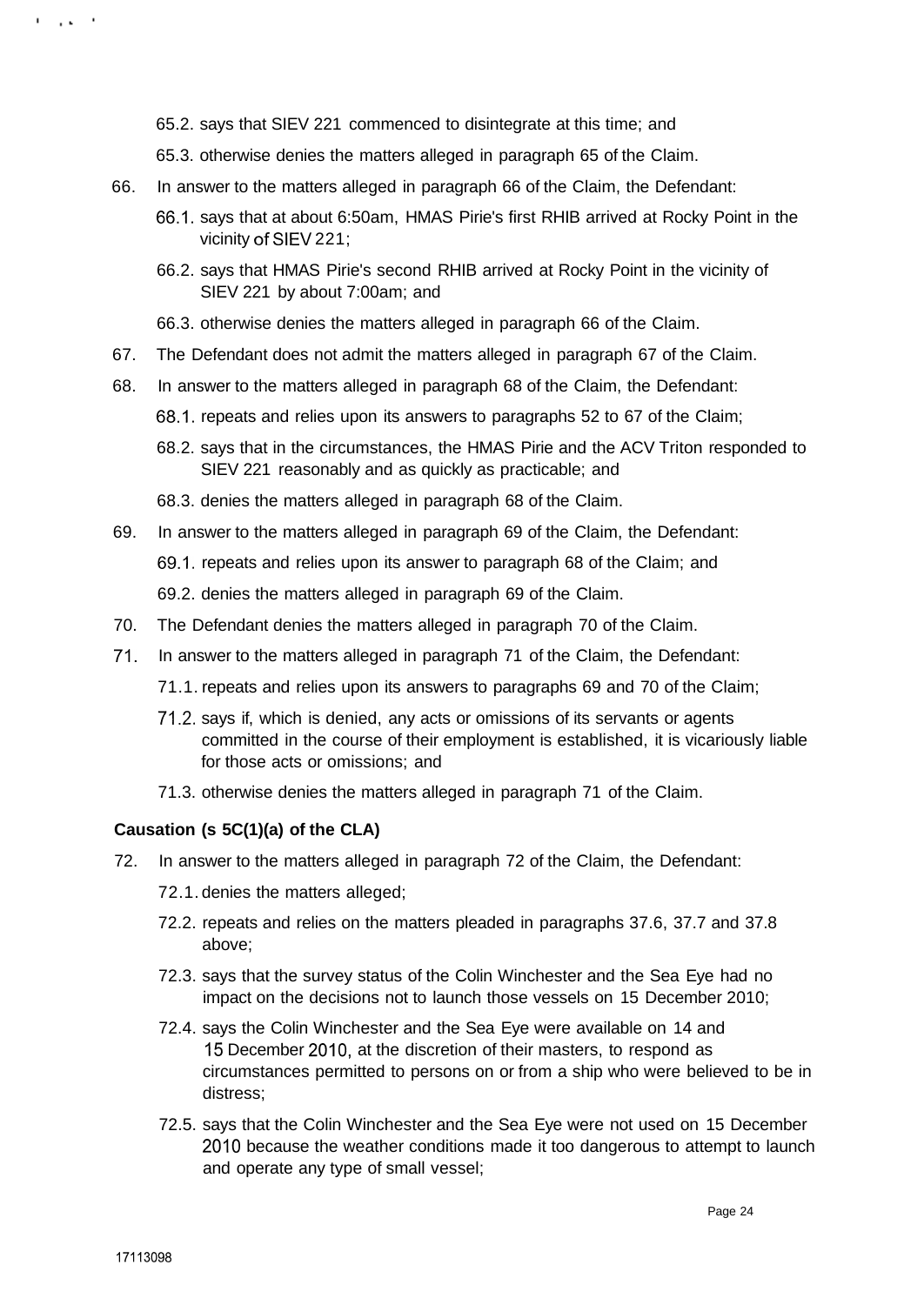- 72.6. says that on 15 December 2010, the Port Manager and Harbour Master for Christmas Island determined that the weather and sea conditions made it unsafe to launch the Sea Eye or any vessel;
- 72.7. says that on 15 December 2010, the AFP Officer in Charge of Christmas Island Police Station, who was also the Territory Controller under Christmas Island's Emergency Management Plan for all emergency incidents, determined that the weather and sea conditions made it unsafe to launch the Colin Winchester or any vessel;
- 72.8. says that the Port Manager and Harbour Master for Christmas Island determined that the weather conditions on 14 and 15 December 2010 made it unsafe to offload vessels on Christmas Island and closed the harbour on those days;
- 72.9. says that the weather and sea conditions on 15 December 2010 precluded the use of the Wiltrading Pursuit 640 and Port Class Stabi-Craft Response Tender vessels to assist with the rescue effort on 15 December 2010;
- 72.10. says that the decision not to launch the Wiltrading Pursuit 640 and Port Class Stabi-Craft Response Tender vessels on 15 December 2010 was in accordance with the survey limitations of the vessels and was made in the interests of ensuring the safety of the officers who would have embarked in the vessels and others who may have been required to respond to ensure their safety;
- 72.11. says that the fact the certificates of survey for the Colin Winchester and the Sea Eye were deemed to be suspended on 15 December 2010 had no impact on the emergency response to the incident;
- 72.12. says that even if it had been possible to launch a vessel from Christmas Island (the Colin Winchester, the Sea Eye, or otherwise) on 15 December 2010, it would have taken at least 30 to 45 minutes to transport a vessel to Ethel Beach and at least a further 20 minutes to arrive at SIEV 221; and
- 72.13. says that in the premises, any vessel launched from Christmas Island on 15 December 2010 would have been unable to respond to SIEV 221 any faster than HMAS Pirie and ACV Triton responded.
- 73. In answer to the matters alleged in paragraph 73 of the Claim, the Defendant:
	- 73.1. denies the matters alleged;
	- 73.2. repeats and relies upon its answers to paragraphs 16(b) and 72 of the Claim;
	- 73.3. says that as a police patrol vessel, the Colin Winchester did not have a 'usual station' of patrol 'in territorial waters north of Christmas Island'; and
	- 73.4. says that as a police patrol vessel, the Colin Winchester would not have been deployed as alleged.
- 74. In answer to the matters alleged in paragraph 74 of the Claim, the Defendant:
	- 74.1. repeats and relies upon its answers to paragraphs 16(b), 72 and 73 of the Claim; and
	- 74.2. denies the matters alleged in paragraph 74 of the Claim.
- 75. In answer to the matters alleged in paragraph 75 of the Claim, the Defendant:

75.1. repeats and relies upon its answer to paragraph 72 of the Claim; and

 $1.1.1$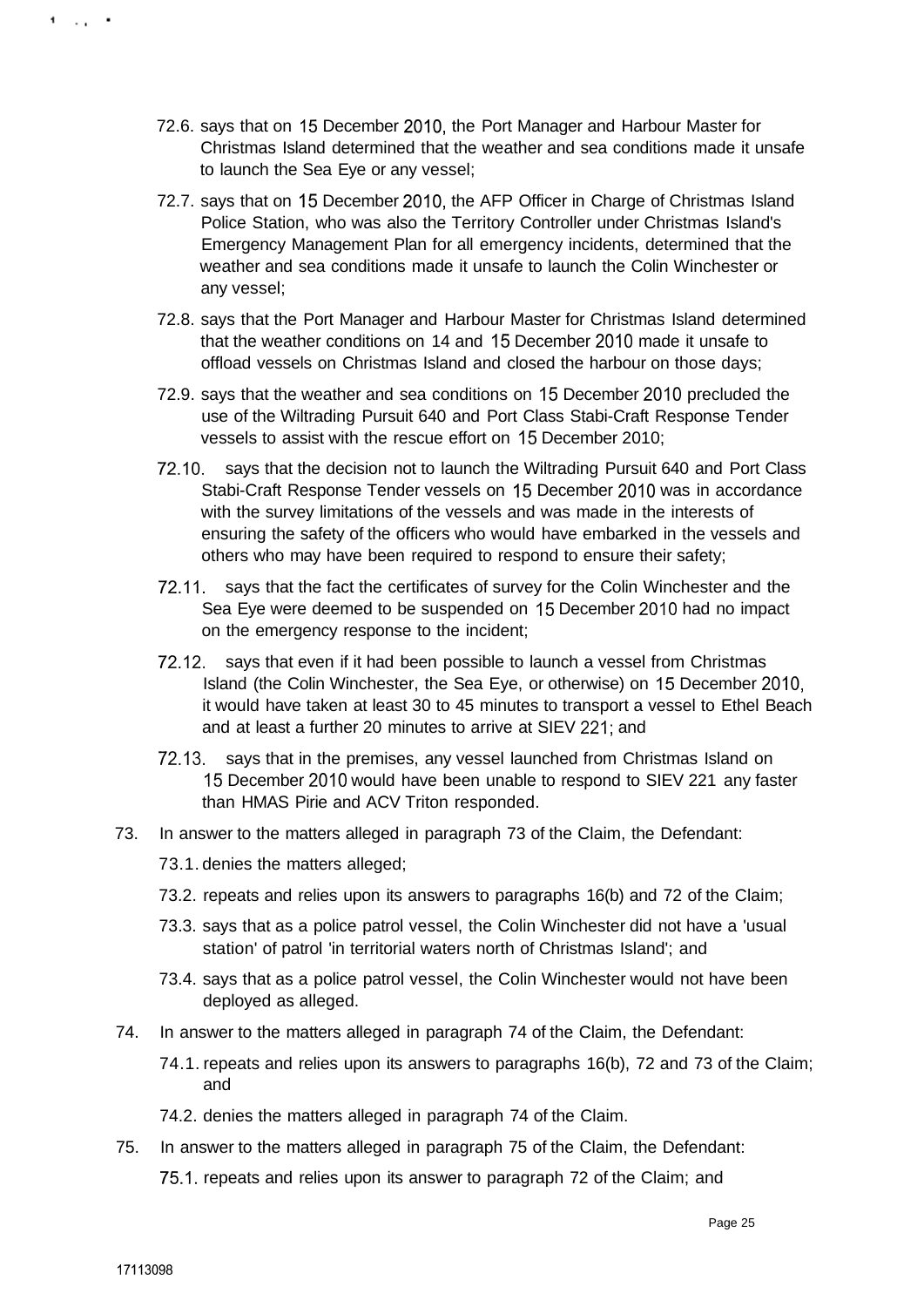75.2. denies the matters alleged in paragraph 75 of the Claim.

- 76. In answer to the matters alleged in paragraph 76 of the Claim, the Defendant: 76.1. repeats and relies upon its answer to paragraph 72 of the Claim; and 76.2. denies the matters alleged in paragraph 76 of the Claim.
- 77. In answer to the matters alleged in paragraph 77 of the Claim, the Defendant: 77.1. repeats and relies upon its answers to paragraphs 49 and 50 of the Claim; and 77.2. denies the matters alleged in paragraph 77 of the Claim.
- 78. In answer to the matters alleged in paragraph 78 of the Claim, the Defendant: 78.1. repeats and relies upon its answers to paragraphs 68 and 69 of the Claim; and 78.2. denies the matters alleged in paragraph 78 of the Claim.
- 79. In answer to the matters alleged in paragraph 79 of the Claim, the Defendant: 79.1. repeats and relies upon its answers to paragraphs 68 and 69 of the Claim; and 79.2. denies the matters alleged in paragraph 79 of the Claim.

#### **First Alternative Claim - Breach of Statutory Duty to Rescue**

- 80. In answer to the matters alleged in paragraph 80 of the Claim, the Defendant:
	- 80.1. in answer to the matters alleged in paragraph 80(a) of the Claim:
		- 80.1.1. admits the matters alleged in paragraph 80(a) of the Claim; and
		- 80.1.2. says that the HMAS Pirie belonged to and was operated by the Australian Defence Force of the Defendant;
	- 80.2. in answer to the matters alleged in paragraph 80(b) of the Claim:
		- 80.2.1. denies that the HMAS Pirie was operated by BPC on 15 December 2010;
		- 80.2.2. says that on 15 December 2010, HMAS Pirie was the Defence asset under the operational control of BPC and was tasked by BPC as the CIRV;
		- 80.2.3. says that on 15 December 2010, HMAS Pirie was operated by the Australian Defence Force;
		- 80.2.4. says that as the CIRV on 15 December 2010, HMAS Pirie's mission was to intercept illegal and/or irregular vessels prior to their achieving a landing on Australian Territory; and
		- 80.2.5. otherwise does not admit the matters alleged in paragraph 80(b) of the Claim; and
	- 80.3. in answer to the matters alleged in paragraph 80(c) of the Claim:
		- 80.3.1. says that by s 261A of the Navigation Act 1912 (Cth) **(Navigation Act),**  ss 259, 260 and 261 of Part IV of the Navigation Act applied to a ship belonging to, or operated by, the Australian Defence Force, including HMAS Pirie, as those sections applied in the case of other ships; and
		- 80.3.2. otherwise denies the matters alleged in paragraph 80(c) of the Claim.

e sa s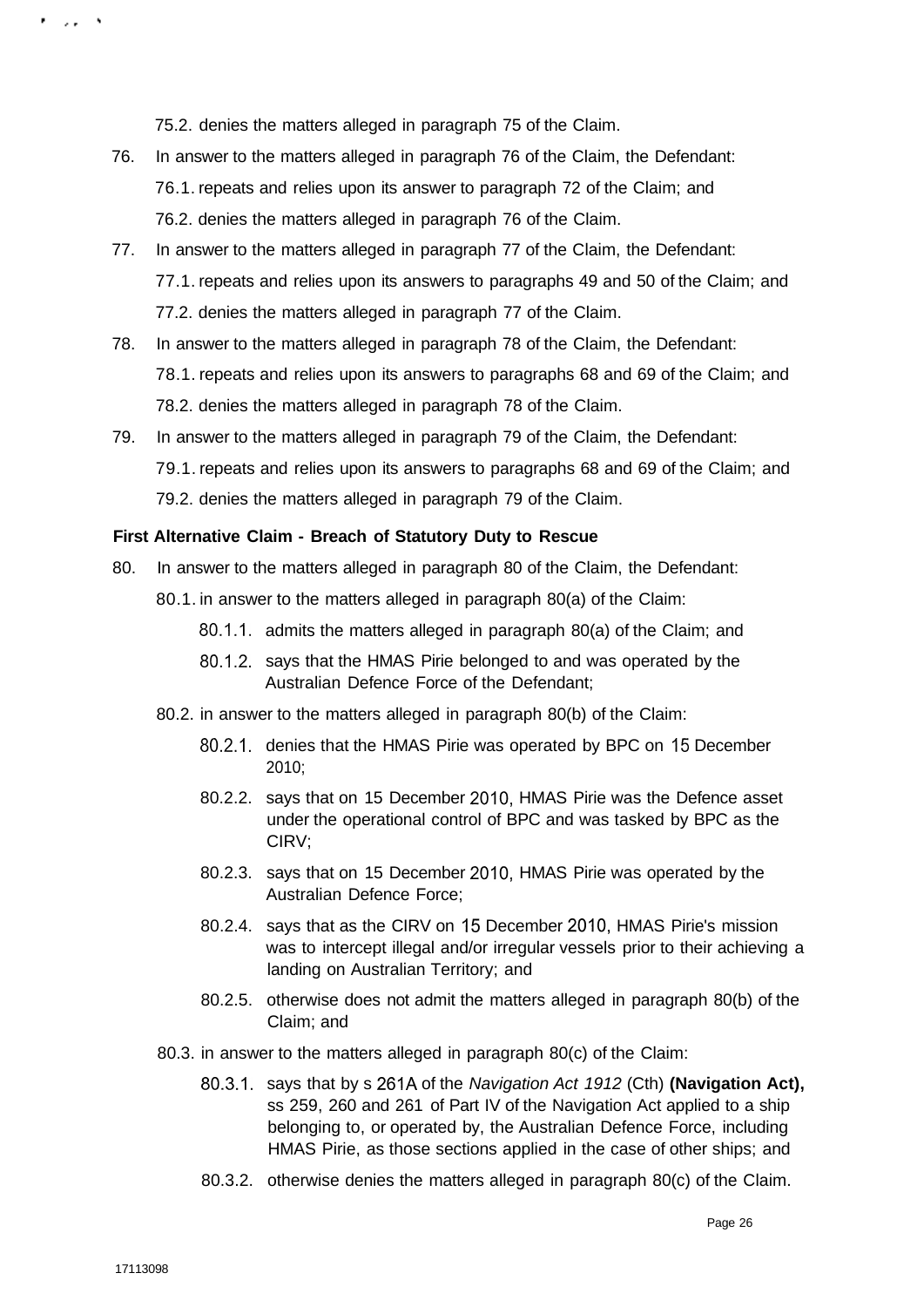- 81. In answer to the matters alleged in paragraph 81 of the Claim, the Defendant:
	- 81.1. in answer to the matters alleged in paragraph 81(a) of the Claim:
		- 81.1.1. denies the matters alleged; and
		- 81.1.2. says that as at 15 December 2010, the ACV Triton was chartered by the ACBPS of the Defendant;
	- 81.2. in answer to the matters alleged in paragraph 81(b) of the Claim:
		- 81.2.1. denies the matters alleged;
		- 81.2.2. says that as at 15 December 2010, ACBPS contracted Gardline Australia Pty Ltd to man and operate ACV Triton; and
		- 81.2.3. says that the ACV Triton also contained a compliment of ACBPS personnel; and
	- 81.3. admits the matters alleged in paragraph 81(c) of the Claim.
- 82. In answer to the matters alleged in paragraph 82 of the Claim, the Defendant:
	- 82.1. in answer to the matters alleged in paragraph 82(a) of the Claim:
		- 82.1.1. admits that the ACV Triton was registered in Australia;
		- 82.1.2. denies that the HMAS Pirie was registered in Australia; and
		- 82.1.3. says that on 15 December 2010, by s 7 of the Shipping Registration Act 1981 (Cth), that Act, including the obligation to register Australian-owned ships in s 12, did not apply in relation to a ship belonging to an arm of the Defence Force of Australia or to the naval, military or air forces or a foreign country;
	- 82.2. in answer to the matters alleged in paragraph 82(b) of the Claim:
		- 82.2.1. denies the HMAS Pirie was operated by the BPC of the ACBPS and repeats and relies upon its answer to paragraph 80(b) of the Claim;
		- 82.2.2. says that the crew of the HMAS Pirie were citizens of Australia;
		- 82.2.3. denies the ACV Triton was operated by the BPC of the ACBPS and repeats and relies upon its answer to paragraph 81(b) of the Claim;
		- 82.2.4. admits that the majority of the crew of the ACV Triton were residents of Australia;
		- 82.2.5. admits that the ACBPS was an agency of the Defendant;
		- 82.2.6. denies that the ACBPS was a 'firm' with its principal place of business in Australia;
		- 82.2.7. says that the ACBPS's central office was in Canberra, Australia;
		- 82.2.8. admits that the BPC was a joint multi-agency taskforce of the Defendant, based within the ACBPS; and

82.3. otherwise does not admit the matters alleged in paragraph 82 of the Claim.

83. In answer to the matters alleged in paragraph 83 of the Claim, the Defendant:

. ., .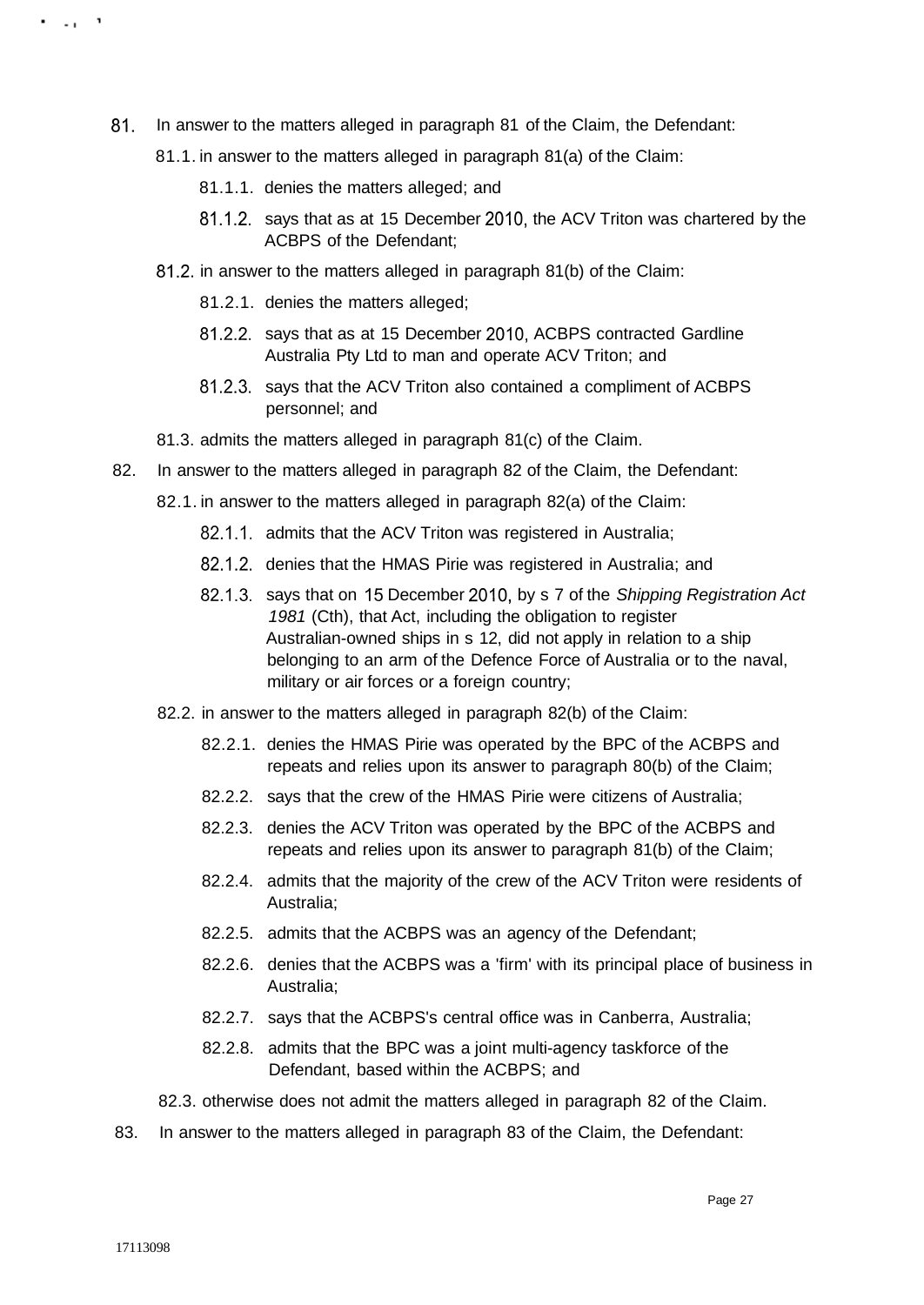- 83.1. denies that as at 15 December 2010, the HMAS Pirie was a ship to which Part 2 of the Navigation Act applied;
- 83.2. says that by s 3 of the Navigation Act, that Act did not apply to or in relation to a ship belonging to, or operated by, the Australian Defence Force, including HMAS Pirie, except where the contrary intention appeared;
- 83.3. says that s 10 of Part 2 of the Navigation Act did not display any intention that Part 2 was to apply to or in relation to a ship, belonging to, or operated by, the Australian Defence Force, including HMAS Pirie; and
- 83.4. admits that as at 15 December 2010, the ACV Triton was a ship to which Part 2 of the Navigation Act applied.
- 84. In answer to the matters alleged in paragraph 84 of the Claim, the Defendant:
	- 84.1. denies that s 265 of the Navigation Act applied to HMAS Pirie on 15 December 2010;
	- 84.2. repeats and relies upon its answer to paragraph 83 of the Claim;
	- 84.3. denies that the HMAS Pirie was 'at sea' within the meaning of that expression in s 265 of the Navigation Act as at 15 December 2010; and
	- 84.4. otherwise admits the matters alleged in paragraph 84 of the Claim.
- 85. In answer to the matters alleged in paragraph 85 of the Claim, the Defendant:
	- 85.1. repeats and relies upon its answer to paragraph 60 of the Claim; and
	- 85.2. denies the matters alleged in paragraph 85 of the Claim.
- 86. In answer to the matters alleged in paragraph 86 of the Claim, the Defendant:
	- 86.1. denies the Commanding Officer of the HMAS Pirie owed the alleged duty and repeats and relies upon its answer to paragraph 84 of the Claim;
	- 86.2. denies the Commanding Officer of the ACV Triton owed the alleged duty;
	- 86.3. says that under s 265 of the Navigation Act, on 15 December 2010, the master of the ACV Triton, an employee of Gardline Australia Pty Ltd, if he had reason to believe that a person on a ship was in distress, was required by s 265 of the Navigation Act to cause his ship to proceed with all practicable speed to the assistance of the persons on board SIEV 221, and, if possible, inform them that he was doing so;
	- 86.4. denies that at about 6:00am on 15 December 2010, the master of the ACV Triton had reason to believe that a person on a ship was in distress;
	- 86.5. says that by s 265(1 A) of the Navigation Act, the obligation pleaded in paragraph 86.3 above did not apply to the ACV Triton if its master considered it unreasonable or unnecessary to respond;
	- 86.6. repeats and relies upon its answer to paragraph 59 of the Claim;
	- 86.7. says that in the circumstances, as at about 6:00am on 15 December 2010, it was unreasonable or unnecessary for the ACV Triton to respond to SIEV 221; and
	- 86.8. otherwise denies the matters alleged in paragraph 86 of the Claim.
- 87. In answer to the matters alleged in paragraph 87 of the Claim, the Defendant:

the property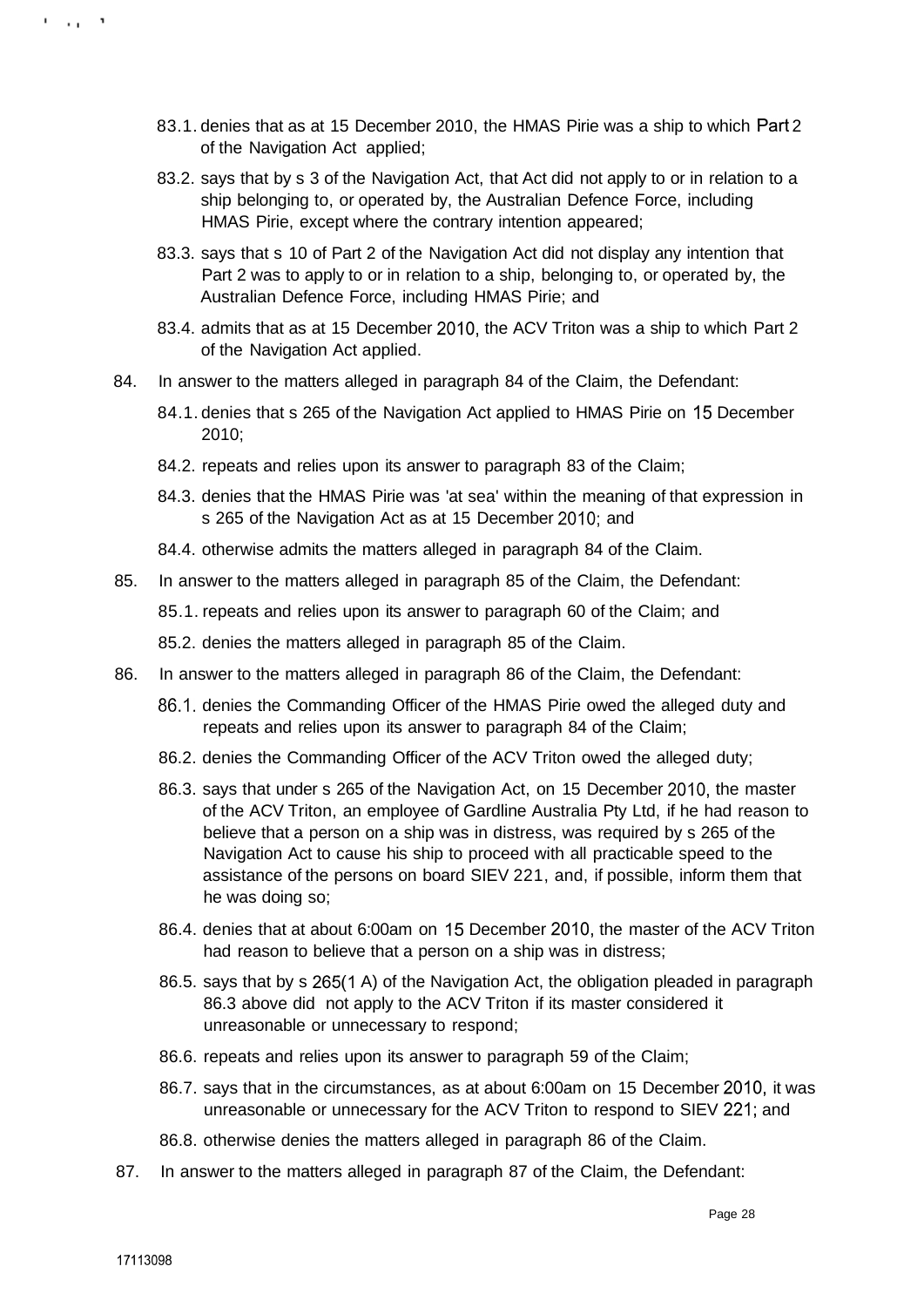- 87.1. repeats and relies upon its answer to paragraph 86 of the Claim;
- 87.2. denies the matters alleged in paragraph 87 of the Claim; and
- 87.3. says that s 265 of the Navigation Act does not create any right of action sounding in damages in any of the persons referred to in paragraph 87 of the Claim.
- 88. In answer to the matters alleged in paragraph 88 of the Claim, the Defendant:
	- 88.1. repeats and relies upon its answer to paragraphs 61 to 68 of the Claim;
	- 88.2. denies the Commanding Officer of the HMAS Pirie owed the alleged duty and repeats and relies upon its answer to paragraph 84 of the Claim;
	- 88.3. denies that the Commanding Officer of ACV Triton owed the alleged duty and repeats and relies upon its answer to paragraph 86 of the Claim; and
	- 88.4. denies that the master of HMAS Pirie and the master of the ACV Triton failed to cause their ships, RHIBs and tenders to proceed with all practicable speed to the assistance of the persons on board SIEV 221.
- 89. In answer to the matters alleged in paragraph 89 of the Claim, the Defendant:
	- 89.1. denies the Commanding Officer of the HMAS Pirie owed the alleged duty and repeats and relies upon its answer to paragraph 84 of the Claim;
	- 89.2. denies the Commander of ACV Triton owed the alleged duty and repeats and relies upon its answer to paragraph 86 of the Claim;
	- 89.3. repeats and relies upon its answer to paragraph 88 of the Claim; and
	- 89.4. otherwise denies the matters alleged in paragraph 89 of the Claim.
- 90. In answer to the matters alleged in paragraph 90 of the Claim, the Defendant:
	- 90.1. repeats and relies upon its answers to paragraphs 88 and 89 of the Claim;
	- 90.2. says if, which is denied, any acts or omissions of its servants or agents committed in the course of their employment is established, it is vicariously liable for those acts or omissions; and
	- 90.3. otherwise denies the matters alleged in paragraph 90 of the Claim.
- 91. In answer to the matters alleged in paragraph 91 of the Claim, the Defendant:
	- 91.1. denies the matters alleged in paragraph 91 of the Claim;
	- 91.2. says that the Commanding Officer of the HMAS Pirie proceeded with all practicable speed to assist the passengers and crew of SIEV 221, even though his ship was not subject to s 265 of the Navigation Act; and
	- 91.3. says that the master of the ACV Triton proceeded with all practicable speed to assist the passengers and crew of SIEV 221.
- 92. In answer to the matters alleged in paragraph 92 of the Claim, the Defendant:
	- 92.1. repeats and relies upon its answer to paragraph 91 of the Claim; and
	- 92.2. denies the matters alleged in paragraph 92 of the Claim.

. . . . .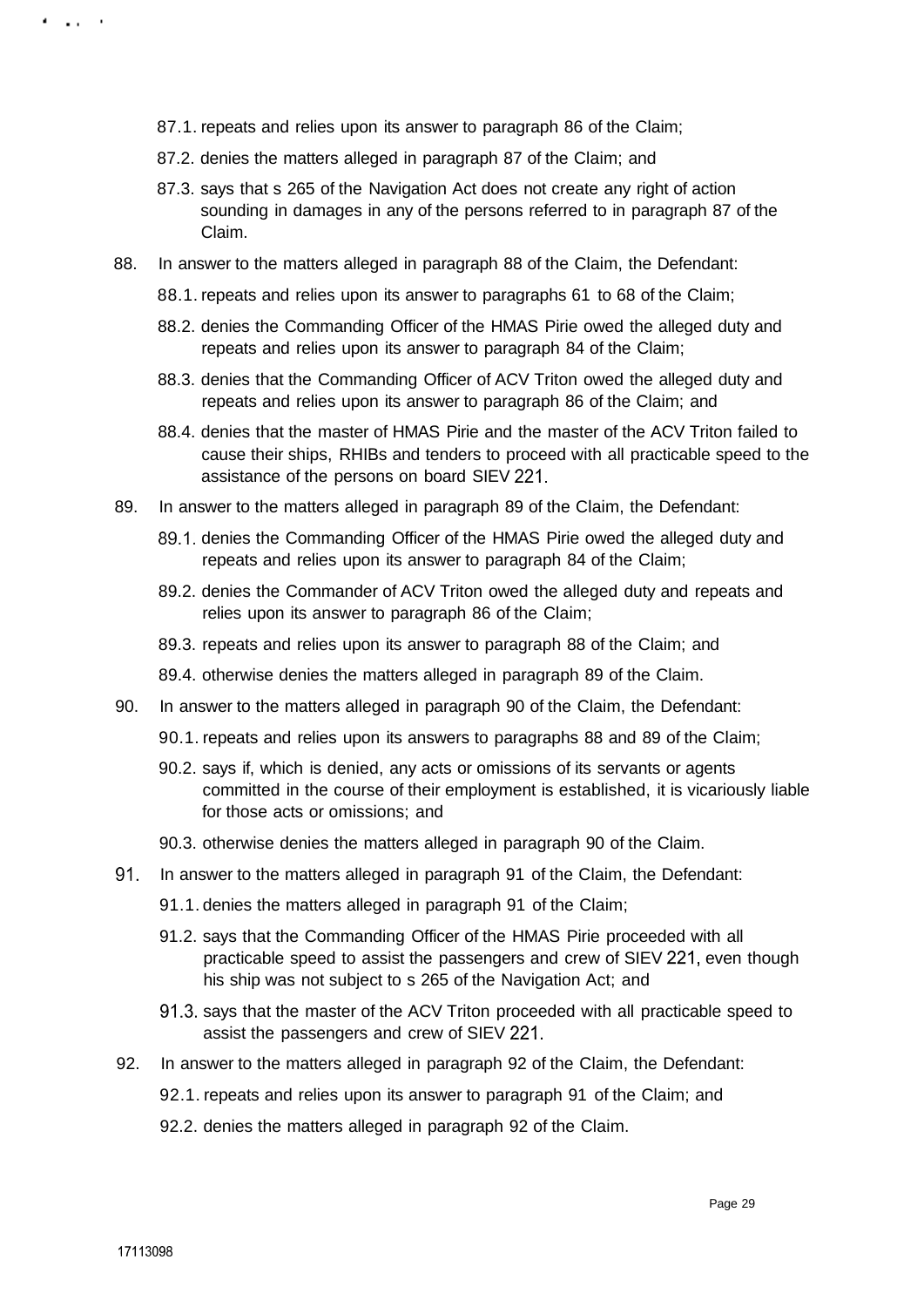## **Second Alternative Claim - Breach of Duty as Owner of SIEV 221**

- 93. The Defendant does not know and cannot admit the matters alleged in paragraph 93 of the Claim.
- 94. In answer to the matters alleged in paragraph 94 of the Claim, the Defendant:
	- 94.1. says that the passengers and crew on board SIEV 221 were unlawful non-citizens; and
	- 94.2. otherwise does not know and cannot admit the matters alleged in paragraph 94 of the Claim.
- 95. The Defendant does not know and cannot admit the matters alleged in paragraph 95 of the Claim.
- 96. In answer to the matters alleged in paragraph 96 of the Claim, the Defendant:
	- 96.1. repeats and relies upon its answer to paragraphs 94 and 95 of the Claim;
	- 96.2. says that even if SIEV 221 was immediately forfeited pursuant to s 261A of the Migration Act, the Defendant did not thereby become the owner of SIEV 221; and
	- 96.3. denies the matters alleged in paragraph 96 of the Claim.
- 97. In answer to the matters alleged in paragraph 97 of the Claim, the Defendant:
	- 97.1. says that by s 208(1) of the Navigation Act, every person (including the owner of a ship) who sent any ship to sea in an unseaworthy state, so that the life of any person was likely to be thereby endangered, was guilty of an offence; and
	- 97.2. otherwise does not admit the matters alleged in paragraph 97 of the Claim.
- 98. In answer to the matters alleged in paragraph 98 of the Claim, the Defendant:
	- 98.1. says that by s 208(4) of the Navigation Act, nothing in s 208 subjected the owner or master of a ship to any liability, by reason of the ship being sent or taken to sea in an unseaworthy state, where, owing to special circumstances, the sending of the ship to sea in that state was reasonable and justifiable; and
	- 98.2. otherwise does not admit the matters alleged in paragraph 98 of the Claim.
- 99. In answer to the matters alleged in paragraph 99 of the Claim, the Defendant:
	- 99.1. says that by s 227B(1) of the Navigation Act, if a ship not registered in Australia that was overloaded went to sea from, or arrived at, a port in Australia, the master and owner of the ship were each guilty of an indictable offence; and
	- 99.2. otherwise does not admit the matters alleged in paragraph 99 of the Claim.
- 100. In answer to the matters alleged in paragraph 100 of the Claim, the Defendant:
	- 100.1. says that by s 227B(3) of the Navigation Act, it was a defence in proceedings for an offence against s 227B(1) in respect of a ship if it was proved that the circumstances giving rise to the offence were due only to a deviation or delay of the ship caused solely by stress of weather or other circumstances which neither the master nor owner of the ship could have prevented or forestalled; and
	- 100.2. otherwise does not admit the matters alleged in paragraph 100 of the Claim.
- 101. In answer to the matters alleged in paragraph 101 of the Claim, the Defendant:

n y l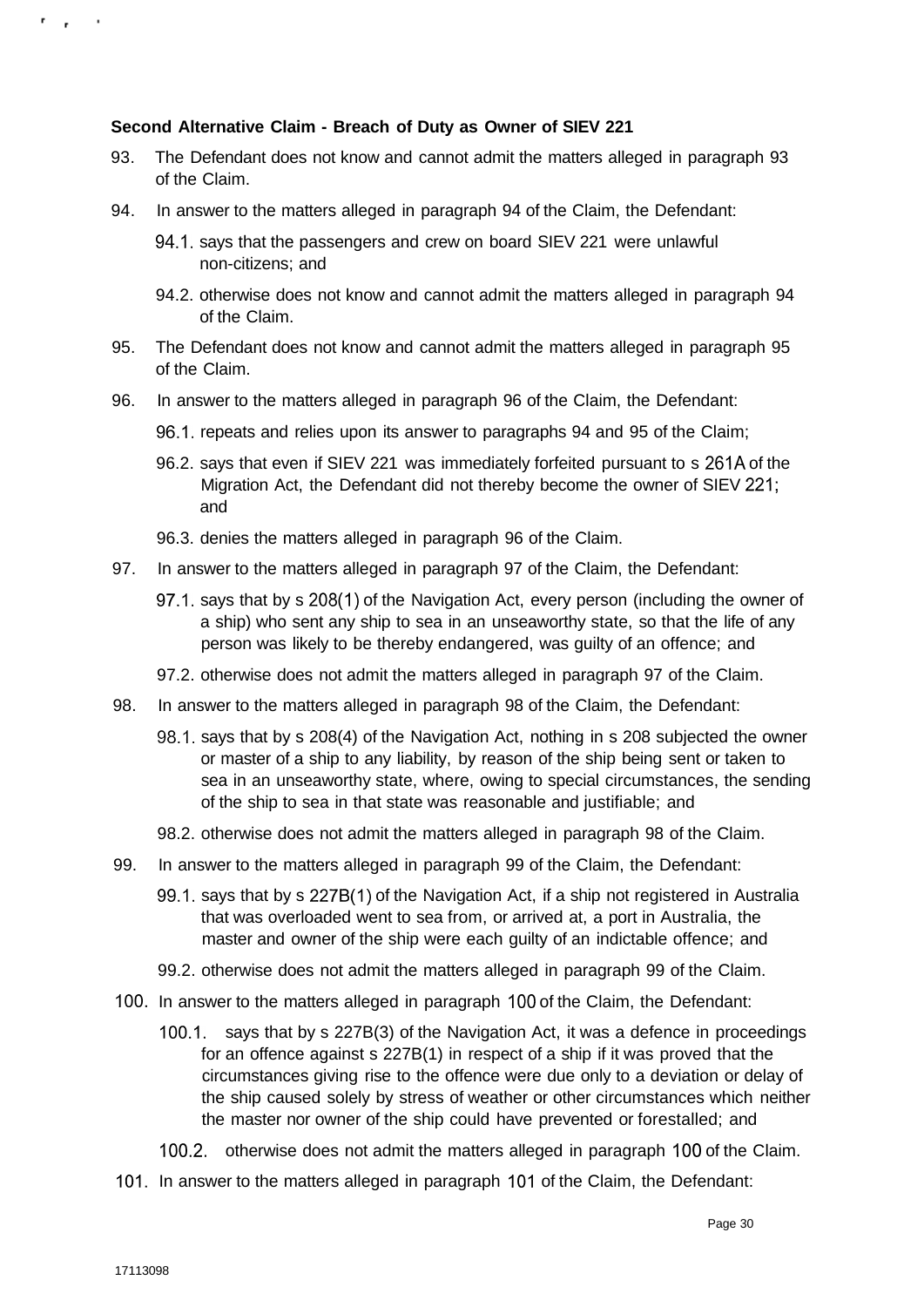- 101.1. repeats and relies upon its answers to paragraphs 97 to 100 of the Claim;
- 101.2. relies on the terms of ss 208 and 227B of the Navigation Act for their full force and effect; and
- 101.3. does not admit the matters alleged in paragraph 101 of the Claim.
- 102. In answer to the matters alleged in paragraph 102 of the Claim, the Defendant:
	- 102.1. repeats and relies upon its answer to paragraph 101 of the Claim;
	- 102.2. says that the Defendant was not, at any time, the owner of SIEV 221; and
	- 102.3. does not admit the matters alleged in paragraph 102 of the Claim.
- 103. In answer to the matters alleged in paragraph 103 of the Claim, the Defendant:
	- 103.1. denies the matters alleged in paragraph 103 of the Claim;
	- 103.2. repeats and relies upon its answers to paragraphs 96 to 102 of the Claim; and
	- 103.3. says that the duty sought to be imposed on it by the alleged statutory forfeiture is inconsistent with the purpose of statutory forfeiture as a measure to penalise criminal conduct.
- 104. In answer to the matters alleged in paragraph 104 of the Claim, the Defendant:
	- 104.1. repeats and relies upon its answers to paragraphs 30 to 71 of the Claim; and
	- 104.2. denies the matters alleged in paragraph 104 of the Claim.
- 105. In answer to the matters alleged in paragraph 105 of the Claim, the Defendant:
	- 105.1. repeats and relies upon its answers to paragraphs 72 to 79 of the Claim; and
	- 105.2. denies the matters alleged in paragraph 105 of the Claim.
- 106. The Defendant denies the matters alleged in paragraph 106 of the Claim.
- 107. The Defendant denies the matters alleged in paragraph 107 of the Claim.

### **Damage**

٠

- 108. In answer to the matters alleged in paragraph 108 of the Claim, the Defendant:
	- 108.1. says that of the 89 Pll passengers on board SIEV 221, 50 died on 15 December 2010 and 39 survived;
	- 108.2. says that 3 crew of SIEV 221 survived; and
	- 108.3. otherwise does not admit the matters alleged in paragraph 108 of the Claim.
- 109. The Defendant admits that of the 24 juveniles and infants on board SIEV 221, 15 died as a result of the incident on 15 December 2010 and 9 survived.
- 110. In answer to the matters alleged in paragraph 110 of the Claim, the Defendant:
	- 110.1. repeats and relies upon its answers to paragraphs 108 and 109 of the Claim and
	- 110.2. otherwise denies the matters alleged in paragraph 110 of the Claim.
- 111. The Defendant denies the matters alleged in paragraph 111 of the Claim.
- 112. The Defendant denies the matters alleged in paragraph 112 of the Claim.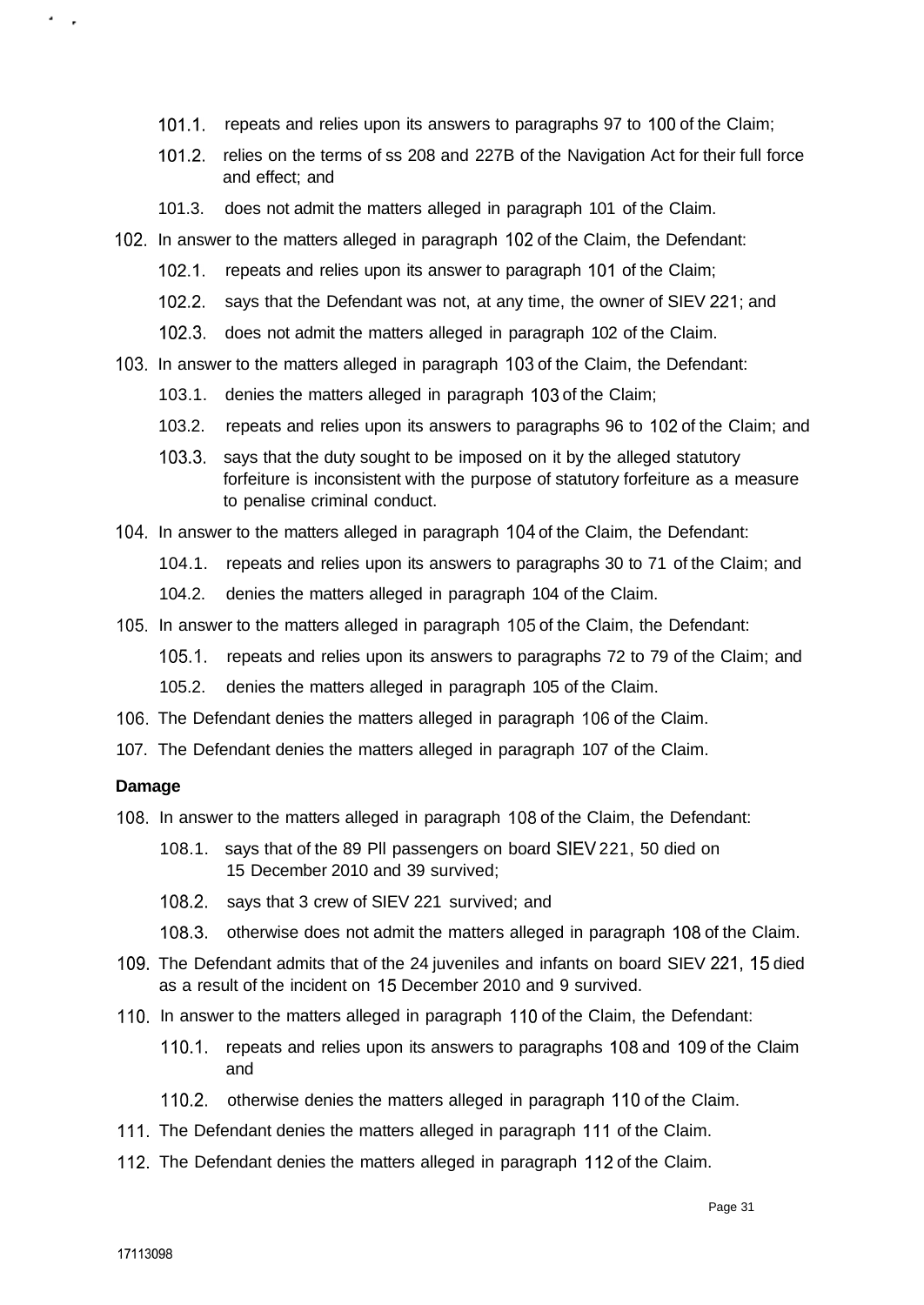113. The Defendant denies the matters alleged in paragraph 113 of the Claim.

## **Limitation period**

- 114. Further, in answer to the matters alleged in paragraphs 52 to 71 and 80 to 92 of the Claim, the Defendant says:
	- 114.1. pursuant to ss 64 and 65 of the Civil Procedure Act 2005 (NSW), the amendment to plead the claims in paragraphs 52 to 71 and 80 to 92 of the Claim should take effect from 11 May 2015;
	- 114.2. says that if (which is denied) the matters pleaded in paragraphs 52 to 71 and 80 to 92 of the Claim plead a cause of action in the Plaintiffs and Represented Persons, that cause of action accrued no later than 15 December 2010;
	- 114.3. says that the limitation period applicable to the causes of action pleaded in paragraphs 52 to 71 and 80 to 92 of the Claim is 3 years from the accrual of the cause of action pursuant to s 14 of the Limitation Act 2005 (WA) and/or s 18A of the Limitation Act 1969 (NSW); and
	- 114.4. says that, in the premises, the causes of action pleaded in paragraphs 52 to 71 and 80 to 92 of the Claim were commenced outside of the applicable limitation period, are statute barred and should be dismissed.

## **Contributory negligence**

- 115. Further, in answer to the whole of the Claim, the Defendant:
	- 115.1. says that if (which is denied) it is liable to the Plaintiffs and Represented Persons for any loss and damage, the loss alleged to have been suffered by the Plaintiffs and Represented Persons who were passengers on board SIEV 221 was caused or contributed to by the negligence of those Plaintiffs and Represented Persons.

### **Particulars**

The Defendant repeats the matters in paragraphs 21.3, 21.6, 30 above and says that the action of the Plaintiffs and Represented Persons in choosing to unlawfully travel to Australia in a vessel in the condition alleged in paragraphs 54 and 106 of the Claim and in circumstances where there was no reasonable expectation that the vessel would be intercepted by assets of the Defendant was a failure by those persons to take reasonable care for their own safety.

115.2. says that, by reason of the matters in the preceding paragraph, any damages to be awarded to the Plaintiffs and Represented Persons is to be reduced in the amount the Court thinks just and equitable and up to 100%.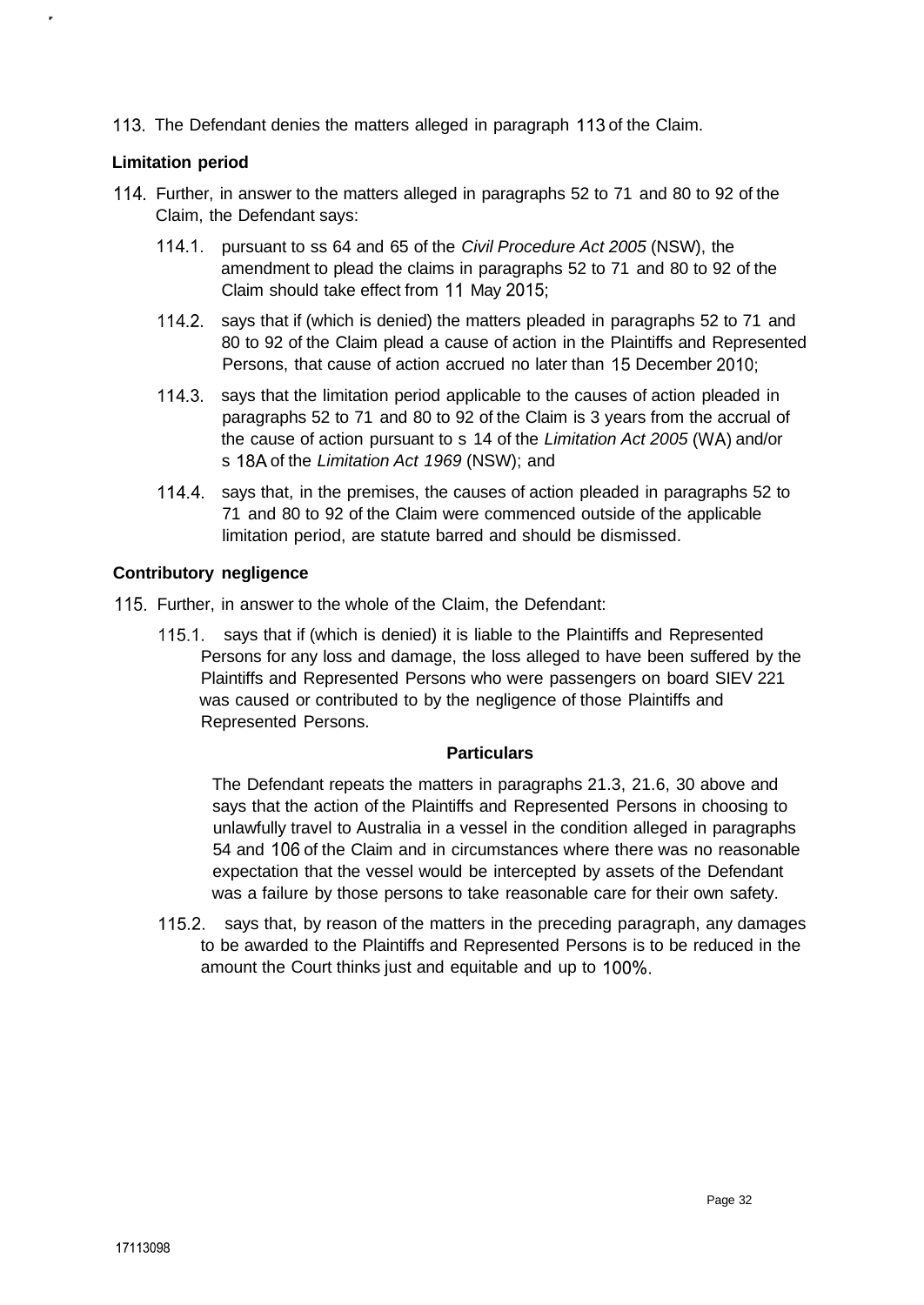## SIGNATURE OF LEGAL REPRESENTATIVE

I certify under section 347 of the Legal Profession Act 2004 that there are reasonable grounds for believing on the basis of provable facts and a reasonably arguable view of the law that the defence to the claim for damages in these proceed ings has reasonable prospects of success.

**Signature** 

 $\ddot{\phantom{a}}$ 

.. <sub>rali</sub>

Date of signature 25 June 2015 Greg Kathner A solicitor employed by Australian, Government Solicitor Solicitor for the Defendant